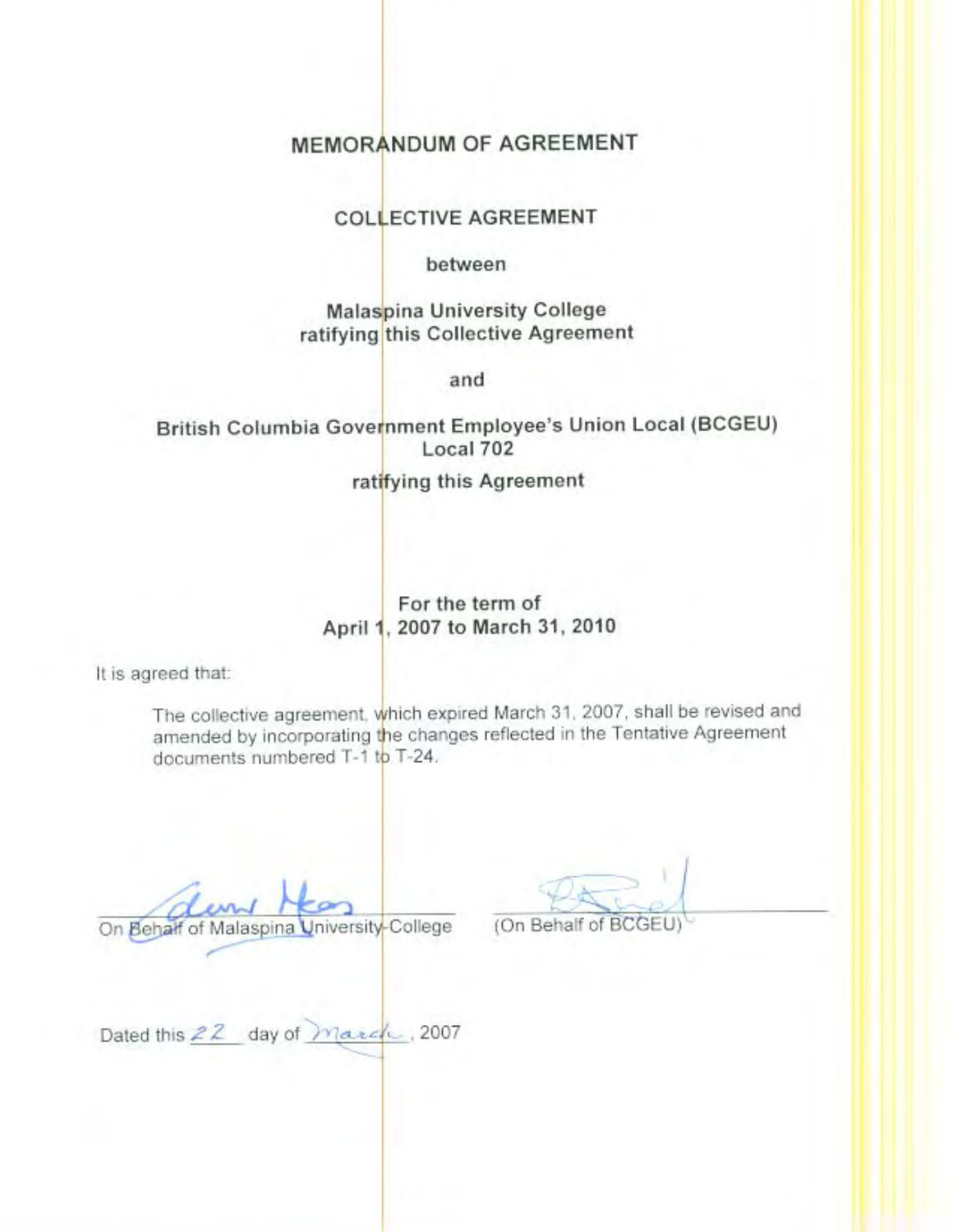### **Signed Agreements**

### **Between:**

### **Malaspina University-College**

### **And:**

## **B.C. Government & Service Employees' Union**

|                               | <b>Tentative Agreement #1</b>                                                                                          |  |  |  |
|-------------------------------|------------------------------------------------------------------------------------------------------------------------|--|--|--|
|                               | Amend Articles 2.11(c), 19.15(b)(1), and 25.3                                                                          |  |  |  |
|                               | Change title reference from "Coordinators" to "Chair".                                                                 |  |  |  |
| <b>Tentative Agreement #2</b> |                                                                                                                        |  |  |  |
|                               | <b>ARTICLE 7.6 - Human Resources Database</b>                                                                          |  |  |  |
|                               | Replace:<br>7.6(a) (1) (i) "Types of Coverage " with " Benefit Plan Designs"<br>7.6(a) $(2)$ (ii) " sex" with "gender" |  |  |  |
|                               | Add new language:<br>7.6(a) (2) (v) FTE, head count, placement on scale, appointment status                            |  |  |  |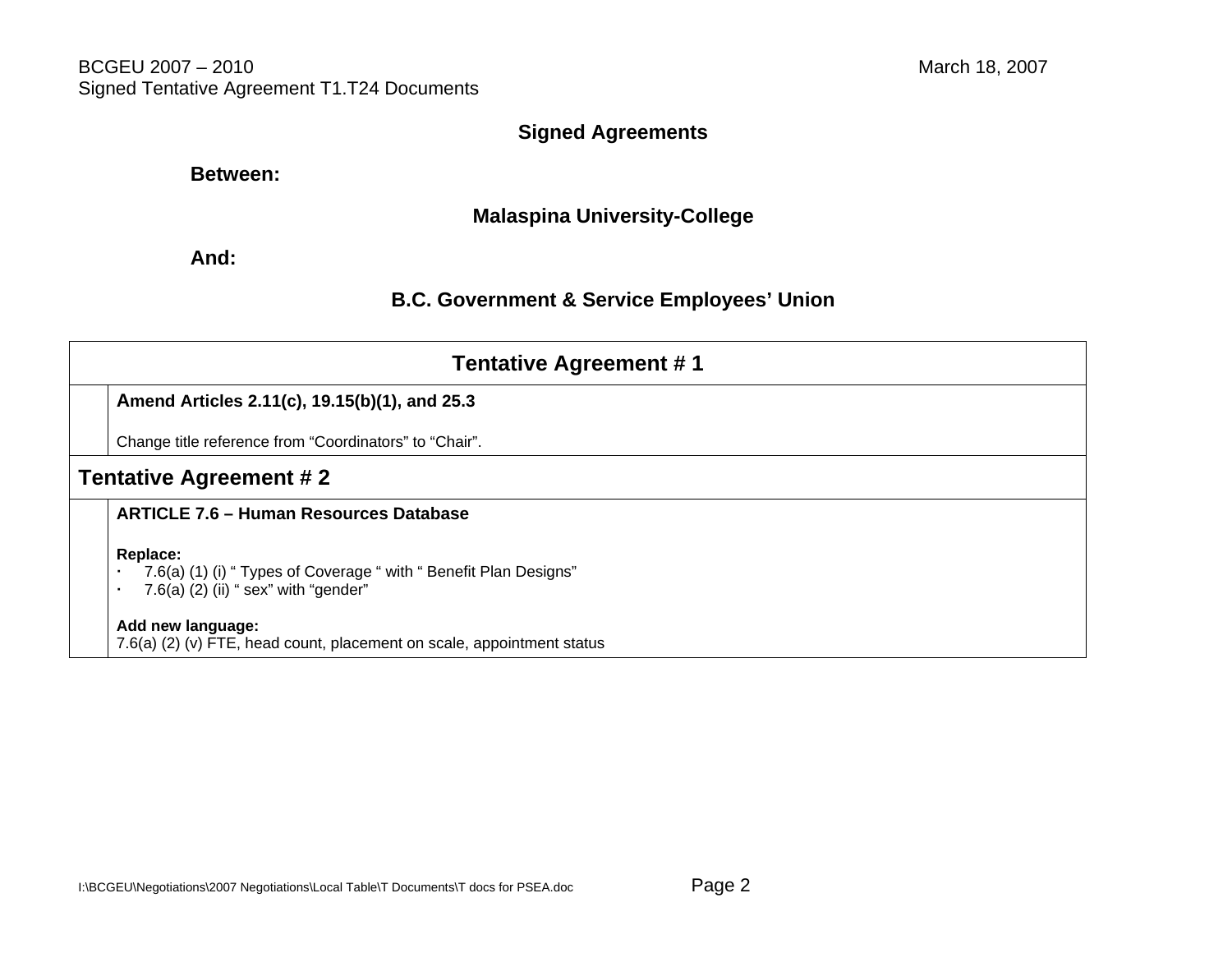### **Tentative Agreement # 3**

### **Amend Article 19.19 Unassisted Leave/Reduced Workload (a) Unassisted Leave for Full-time or Part-time**

### Remove the word "Vocational".

Employees may apply to their Dean, Director or Regional Campus Principal (with a copy to the Human Resources Department) for unassisted leave for a period of up to one (1) year. The Dean, Director or Regional Campus Principal will forward it with their comments and recommendations to the Vice President, or President, as applicable, for authorization. Such applications may be for any purpose deemed justifiable by the employee. Applications should provide specifics and details of the duration and purpose of the leave. The Parties agree that the applications for leave shall not be unreasonably withheld. If it involves industrial or business experience of particular value to the University-College, the employee shall receive an increment and accrual of seniority. An employee shall return to a Vocational Instructor's position with no loss of salary status and seniority. The employee must respond in writing to the Human Resources Department's request of their intent to return to Malaspina employ ninety (90) days prior to the anticipated return date or mid-term for leaves shorter than six (6) months. The Human Resources Department will send notification to the last known address provided by the employee outlining the requirement to confirm the return-to-work date. Such leave may be extended up to an additional year.

Approved applications entailing industry or business experience of particular value to the University-College will be forwarded to the Board by the President for information only."

## **Tentative Agreement # 4**

### **Article 19.7 – Compassionate Care Leave**

### **(a) Entitlement**

An employee will be granted a compassionate care leave of absence without pay for up to eight (8) weeks to care for a gravely ill family member. For the purpose of this Article 7.8, "family member" is defined as one of the persons listed in Appendix I – Family Members for the purpose of Article 19.7 Compassionate Care Leave. In order to be eligible for this leave, the employee must provide a medical certificate as proof that the ill family member needs care or support and is a risk of dying within twenty-six (26) weeks.

An employee who is granted a compassionate care leave of absence to care for a gravely ill family member shall be entitled to the benefits as follows:

a) The employee's benefit coverage will continue for the duration of the compassionate care leave, to a maximum of eight (8) weeks, and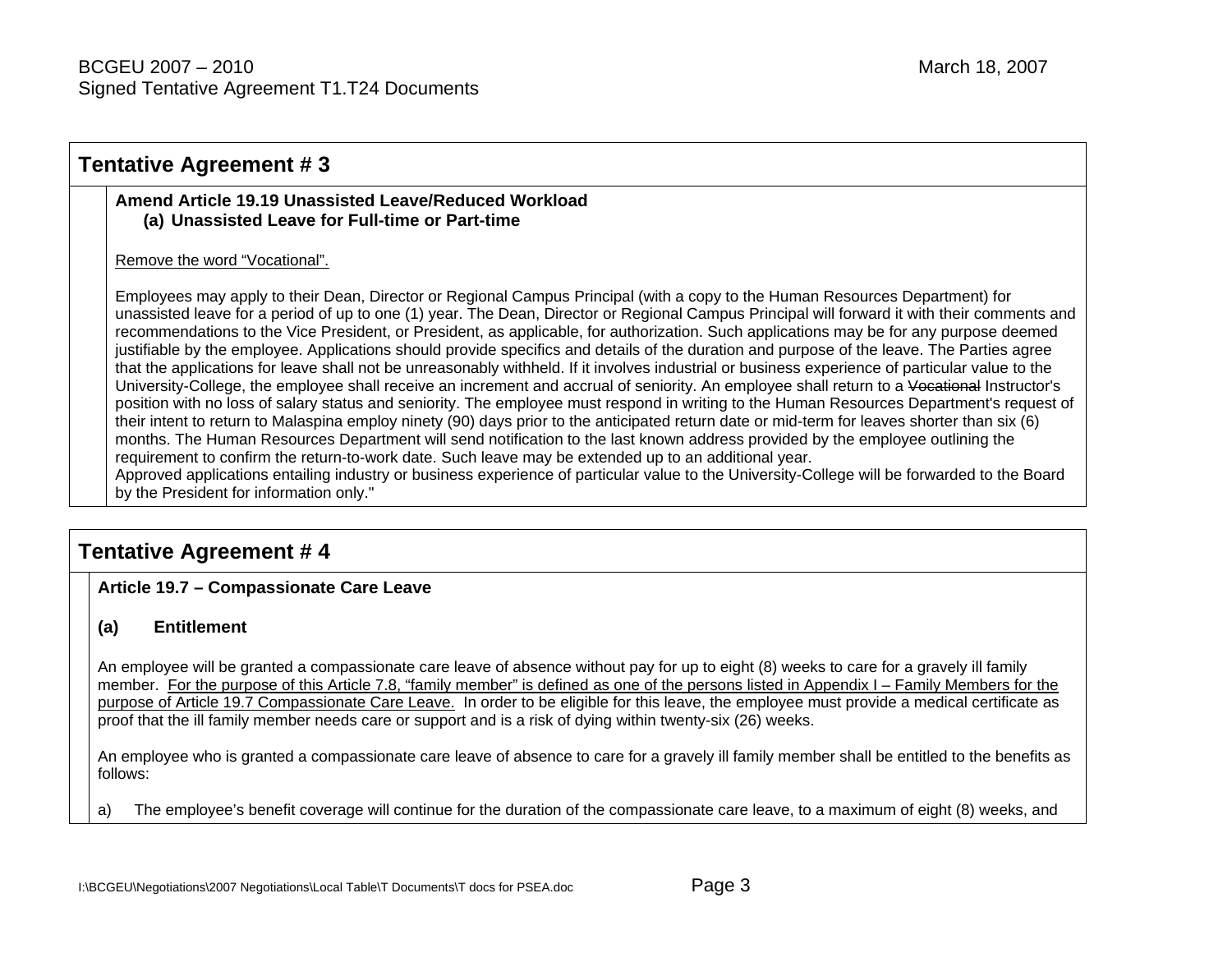the premium payment shall be on the same basis as if the employee were not on leave.

- b) Where an employee elects to buy back pensionable service for part of all of the duration of the compassionate care leave, to a maximum of eight (8) weeks, the employer will pay the employer portion of the pension contribution in accordance with the Pension Plan regulations.
- c) Compassionate care leave, up to a maximum of eight (8) weeks, shall be treated as continuous employment for the purposes of seniority accrual under this Agreement.
- d) An employee who returns to work following a leave granted under this provision shall be placed in the position the employee held prior to the leave or in a comparable position.

#### **Consequential Change**

#### **19.1 Definitions**

All references to spouse within the leave provisions of this Agreement include, heterosexual, common-law and same sex partners. References to family include spouse, children, children's spouses, stepchild, stepchild in-law, siblings, in-law siblings, parents, step-parents, parents-in-law, grandparents, grandchildren, nieces and nephews, and any other person living in the same household who is dependent upon the employee For the purpose of Article 19.7 – Compassionate Care Leave – only, the definition of "family member" is as set out in Appendix I.

### **Tentative Agreement # 5**

### **Article 23.2 Extended Health Benefits**

(b) (1) Vision care shall provide one hundred per-cent reimbursement up to a maximum of two hundred and fifty dollars (\$250) five hundred dollars (\$500) in a twenty-four (24) month period.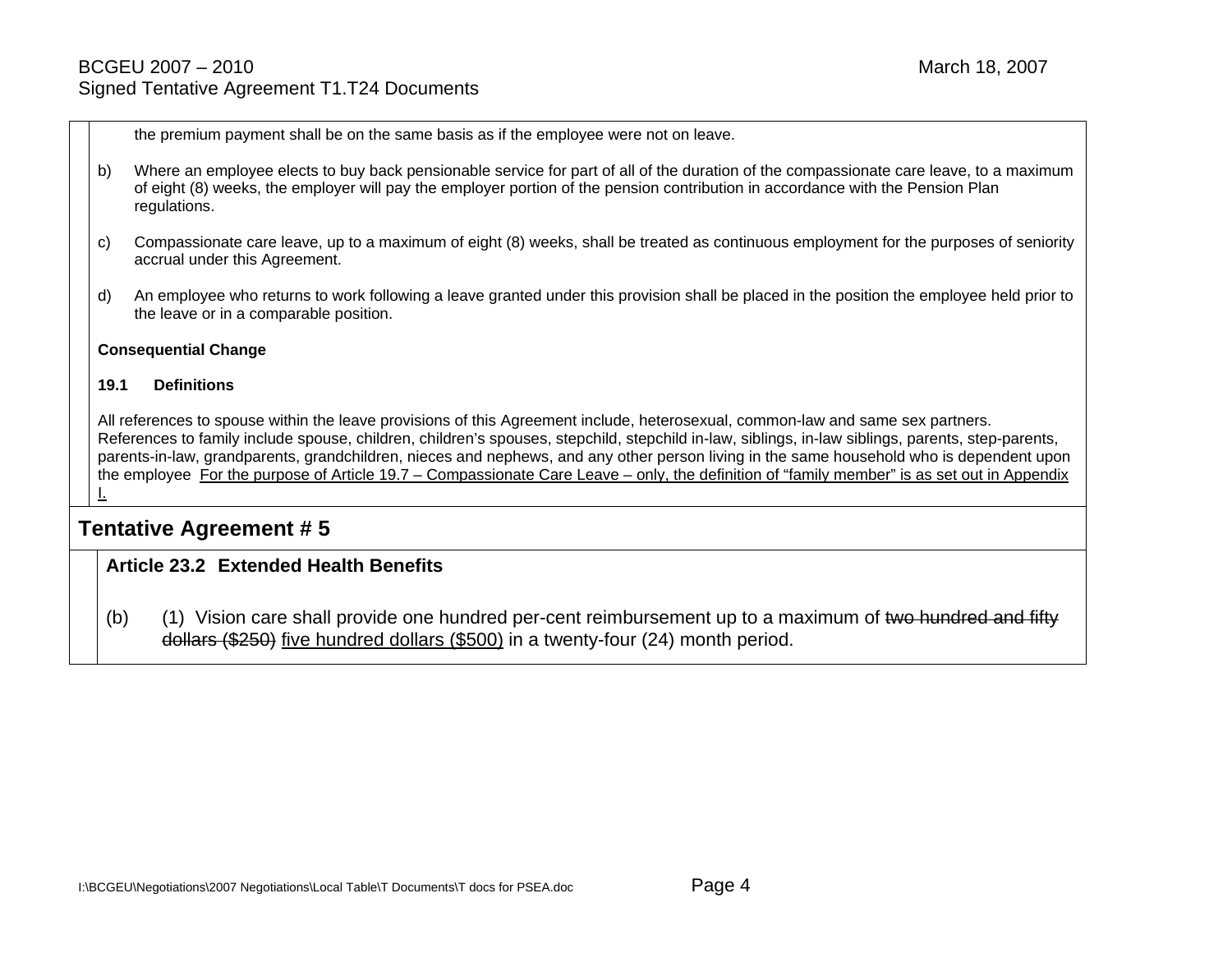### **Tentative Agreement # 6**

### **LETTER OF UNDERSTANDING 3 Faculty Professional Development Fund**

1. Purpose

The Faculty Professional Development Fund is in support of various types of professional development activities. Such professional development is for the maintenance and development of the faculty members' professional competence and effectiveness. The purpose is to assist faculty to remain current and active in their discipline and program. The fund is not meant to replace any existing development or educational funds.

### 2. Process

The parties will mutually agree on a process and criteria for the review and adjudication of employee applications to the fund. Applications will be considered by the BCGEU Professional Development Committee in accordance with Article 19.15. The process will include the recommendation of adjudicated applications to the applicable senior administrator. The senior administrator is responsible for the final approval of applications.

### 3. Fund

The Faculty Professional Development Fund will be set at point six of one percent (0.6%) of BCGEU faculty salary. To address employee's requirements for leaves that are requested outside of normal time limits. Long term leaves will make up seventy percent (70%) of total monies allotted to assisted leaves and remaining 30% will be held to address short term leave requests that are two (2) weeks or less.

Any funds left over will be carried over to the next fiscal year.

## **Tentative Agreement # 7**

### **Article 36.1(e) Deleted**

(e) Vacation Utilization

Utilization of vacation in a five (5) week block is not conducive to the delivery of instruction in this model. Therefore, the entitlement for utilization May 1 to September 30, will be acknowledged as no greater than four (4) weeks (20 days) consistent with Article 17.2(b).

## **Tentative Agreement # 8**

**20.2 Parental Leave**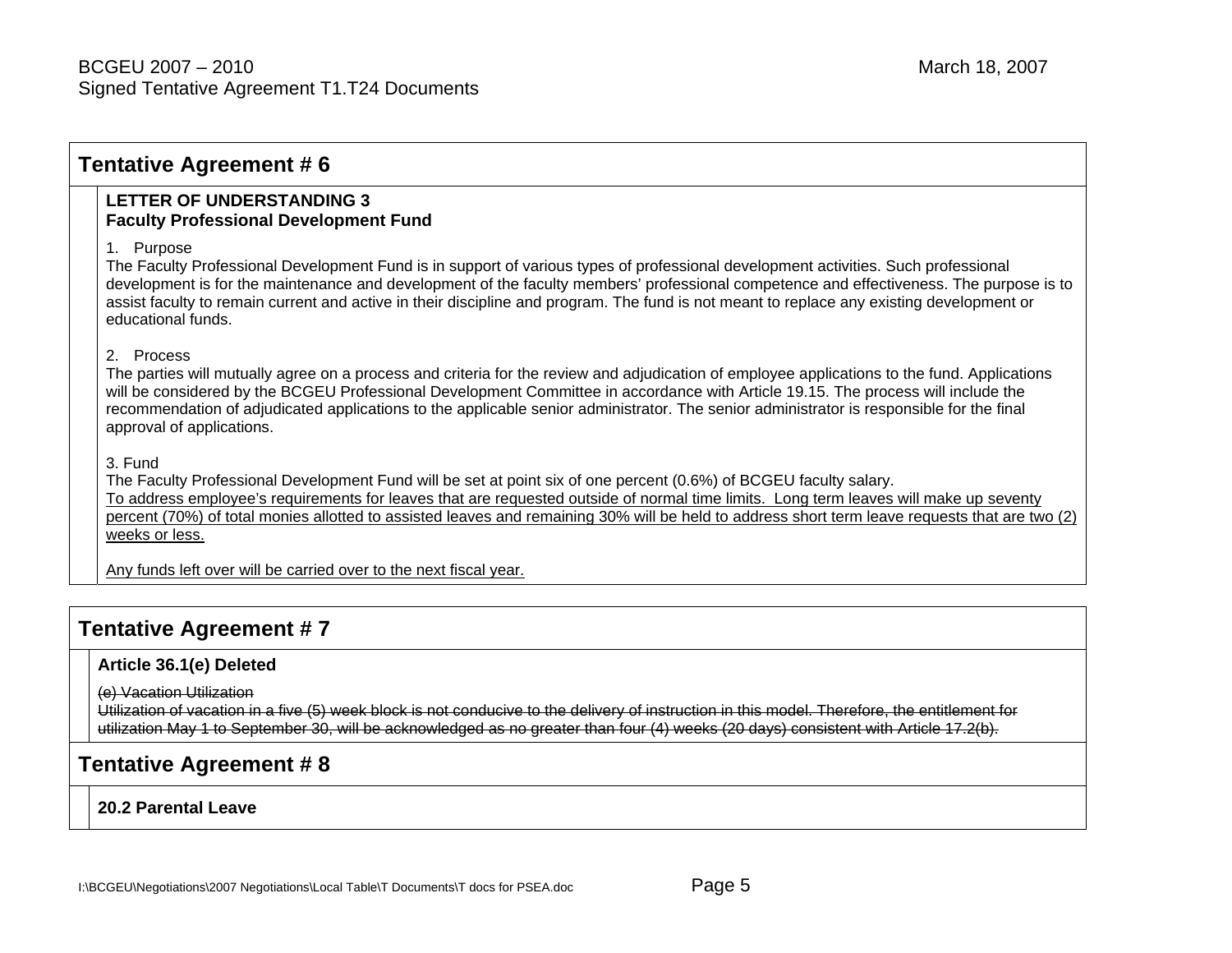#### (c) Commencement of Leave

Leave taken under Article 20.2(b) shall commence:

(1) for the birth mother, immediately after the end of the leave taken under the maternity leave provisions or within fifty-two (52) weeks of the birth unless the Employer and the employee agree otherwise. Where two employee spouses or two (2) employee common-law partners utilize leave under Article 20, the twelve (12) month maximum shall apply to the combined leaves taken by both spouses or common-law partners.

(2) for a spouse, a biological father, or a common-law partner to care for the child after the child's birth and within fifty-two (52) weeks of the birth.

(3) for an adopting parent, within fifty-two (52) weeks after the child is placed with the parent.

#### (d) Graduated Return to Work

Upon written request, an employee on parental leave under Article 20 may return to work on a graduated basis. Upon receipt of a request, the local parties will mutually agree to an acceptable graduated parental leave return to work plan for the employee.

#### **20.3 Benefits Continuation**

(a) The Employer will maintain coverage for medical, extended health, dental, group life and disability benefits for leaves taken under Article 20. For the period of the leave, premium and pension contribution payment will be as follows:

(1) Premium payment for benefit coverage shall be on the same basis as if the employee were not on leave.

(2) Contributions for pensionable service shall be on the same basis as if the employee were not on leave. Where an employee elects to buy back pensionable service for part or all of the Article 20 leave, the Employer will pay the Employer portion of the pension contributions in accordance with the Pension Plan regulations.

(b) An employee who returns to work following a parental leave shall retain the seniority the employee had attained prior to the leave and shall accrue seniority for the period of leave.

An employee who returns to work following a parental leave, shall be placed in the same position that employee held prior to the leave or in a comparable position.

An employee who has taken leave under this provision is entitled to all increases in wages and benefits the employee would have been entitled to had the leave not been taken.

Where the proposed commencement of the leave or return to work does not coincide with the instructional calendar the local parties will negotiate mutually acceptable dates.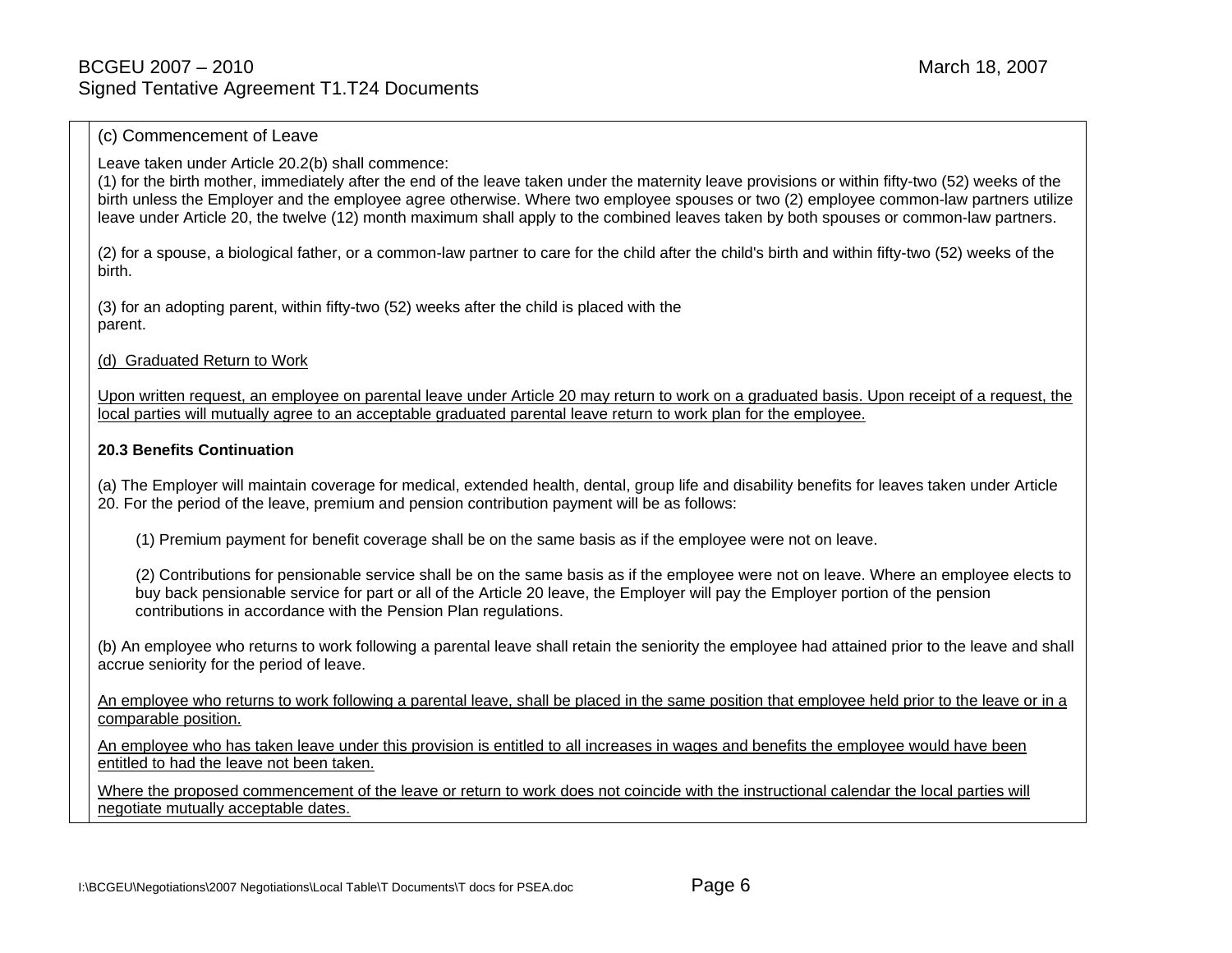(c) If an employee maintains coverage for medical, extended health, dental and group life, the Employer agrees to pay the employee's share of these premiums. If an employee fails to return to work on the prearranged date, the Employer will recover monies paid under this section.

## **Tentative Agreement # 9**

### **Letter OF AGREEMENT #\_\_ Joint Housekeeping and Harmonization Committee**

The Parties agree that a Joint Committee will be established. The committee will be comprised of two (2) Union representatives and two (2) Management representatives. The committee will have two areas of responsibilities (1) identify and implement housekeeping changes to the Collective Agreement and (2) identify and recommend harmonization language updates.

### Terms of Reference

- 1. Housekeeping and harmonization language corrections will be cost neutral.
- 2. Housekeeping changes are minor corrections to the Collective Agreement that will not significantly alter the language or impact the related current practices and interpretations. Such corrections will be made by the committee and Human Resources will provide an electronic draft copy of these changes for the committee to finalize for the 2007 Collective Agreement.
- 3. Harmonization changes may require significant language alterations which could impact the related current practices and/or interpretations. Changes are based on the principle that any conflicting language in the Collective Agreement will be removed. Harmonization changes cannot involve the combination of pre-2004 and 2007 language, including portions, within an article or clause. The language will be modified only to the extent necessary to reflect the superior language.
- 4. Harmonization changes will be summarized by the Harmonization Committee as recommendations to amend the 2007 Collective Agreement, for approval by two (2) appointed representatives from each of the parties in the 2007 bargaining process.
- 5. The Committee will submit the summary no later than June 30, 2007.
- 6. The approved recommendations will be incorporated into the 2007 Collective Agreement by Human Resources. Human Resources will subsequently provide an electronic Collective Agreement draft for confirmation by the Labour Management Committee.
- 7. Any disputes over housekeeping and harmonization changes will be referred to two (2) appointed representatives from each of the parties in the 2007 bargaining process.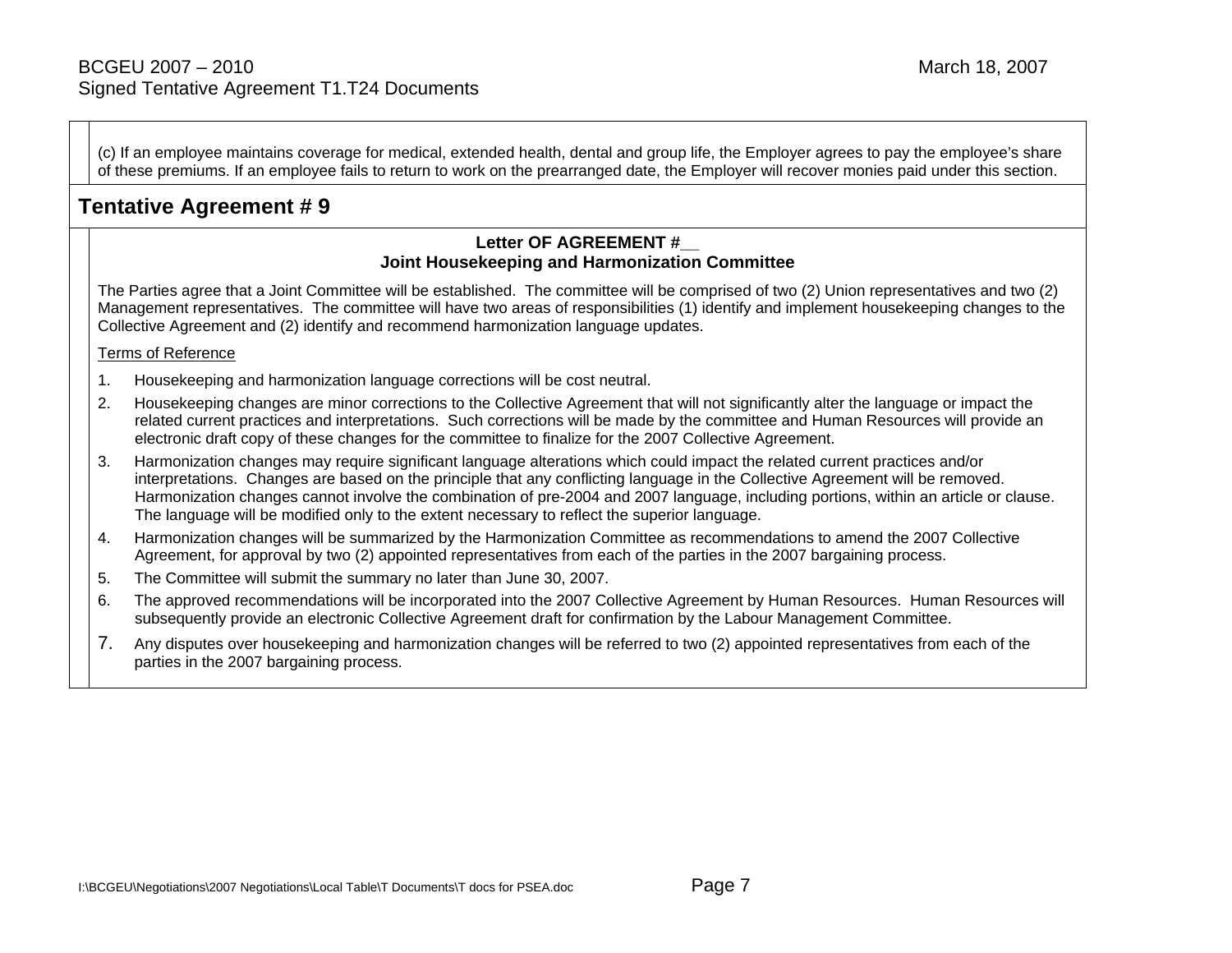## **Tentative Agreement # 10**

General Wage Increase Across the Board @ 2.1% per year

Top Step Increases by 2.79% to 2.94%

### **Provincial Salary Scale – Appendix A**

| <b>Step</b> | 2006/07                 | 2007/08                   | 2008/09 | 2009/10 |
|-------------|-------------------------|---------------------------|---------|---------|
| 01          | $\sqrt[6]{\frac{1}{2}}$ | $\boldsymbol{\mathsf{S}}$ | \$      | \$      |
|             | 76,480                  | 78,729                    | 80,972  | 83,231  |
| 02          | \$                      | \$                        | \$      | \$      |
|             | 73,257                  | 74,795                    | 76,366  | 77,970  |
| 03          | $\frac{1}{2}$           | $\mathfrak{S}$            | \$      | \$      |
|             | 68,238                  | 69,671                    | 71,134  | 72,628  |
| 04          | \$                      | \$                        | \$      | \$      |
|             | 65,445                  | 66,819                    | 68,223  | 69,655  |
| 05          | \$                      | \$                        | \$      | \$      |
|             | 63,048                  | 64,372                    | 65,724  | 67,104  |
| 06          | $\frac{1}{2}$           | \$                        | \$      | \$      |
|             | 60,651                  | 61,925                    | 63,225  | 64,553  |
| 07          | \$                      | $\boldsymbol{\mathsf{S}}$ | \$      | \$      |
|             | 58,254                  | 59,477                    | 60,726  | 62,002  |
| 08          | \$                      | $\mathfrak{S}$            | \$      | \$      |
|             | 55,857                  | 57,030                    | 58,228  | 59,450  |
| 09          | $\frac{1}{2}$           | \$                        | \$      | \$      |
|             | 53,460                  | 54,583                    | 55,729  | 56,899  |
| 10          | \$                      | \$                        | \$      | \$      |
|             | 51,063                  | 52,135                    | 53,230  | 54,348  |
| 11          | \$                      | \$                        | \$      | \$      |
|             | 48,666                  | 49,688                    | 50,731  | 51,797  |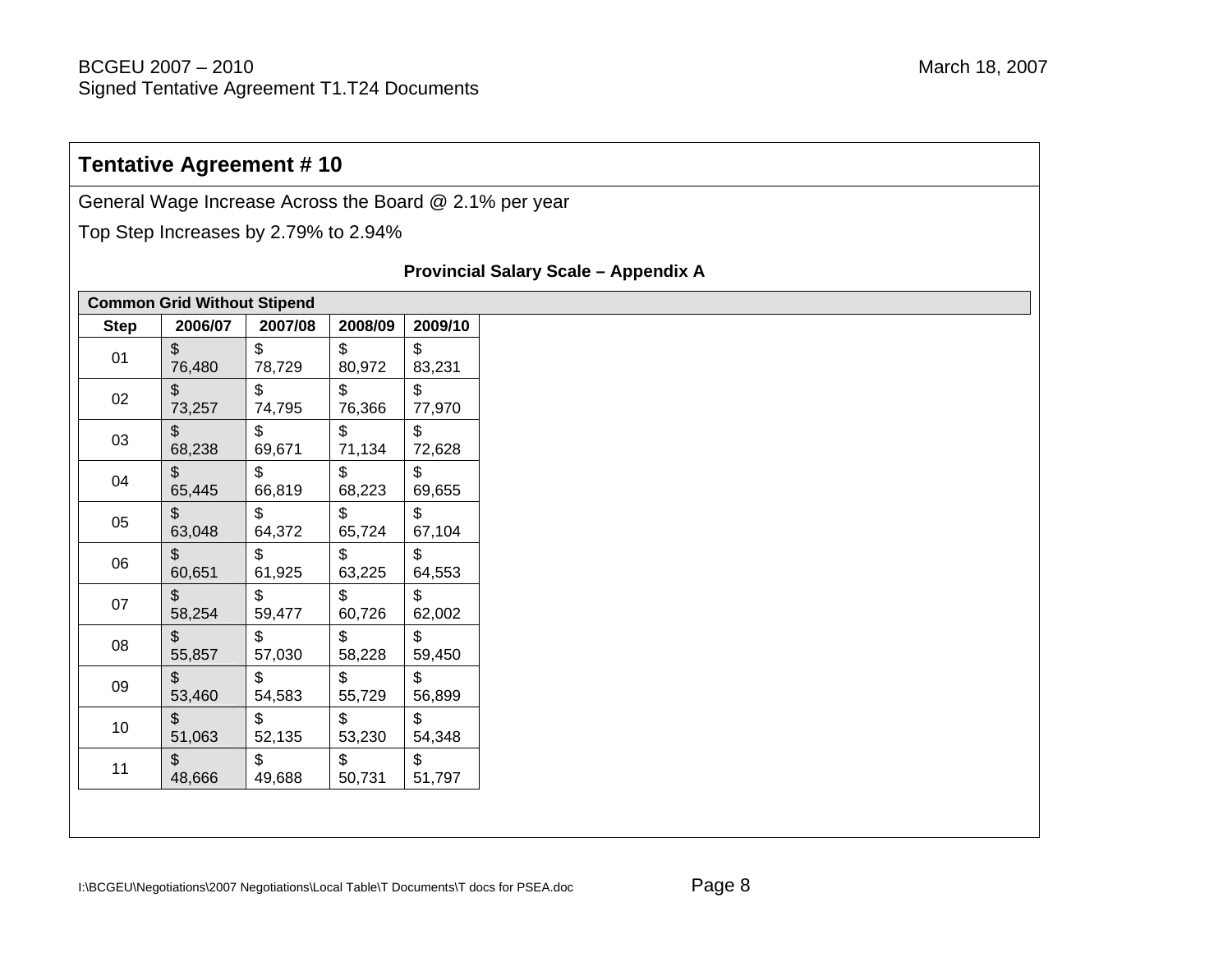| <b>Top Step</b> |       |                |                 |            |                     |                       |
|-----------------|-------|----------------|-----------------|------------|---------------------|-----------------------|
|                 | GWI   | Place-<br>ment | Multi-<br>plier | <b>LMA</b> | Top<br>Step<br>Lift | Top Step<br>Increases |
| 07/08           | 2.10% | 60%            | 1.7             | 0.5        | 0.84%               | 2.94%                 |
| 08/09           | 2.10% | 67%            | 1.5             | 0.5        | $0.75\%$            | 2.85%                 |
| 09/10           | 2.10% | 73%            | 1.4             | 0.5        | 0.69%               | 2.79%                 |
|                 |       |                |                 |            |                     |                       |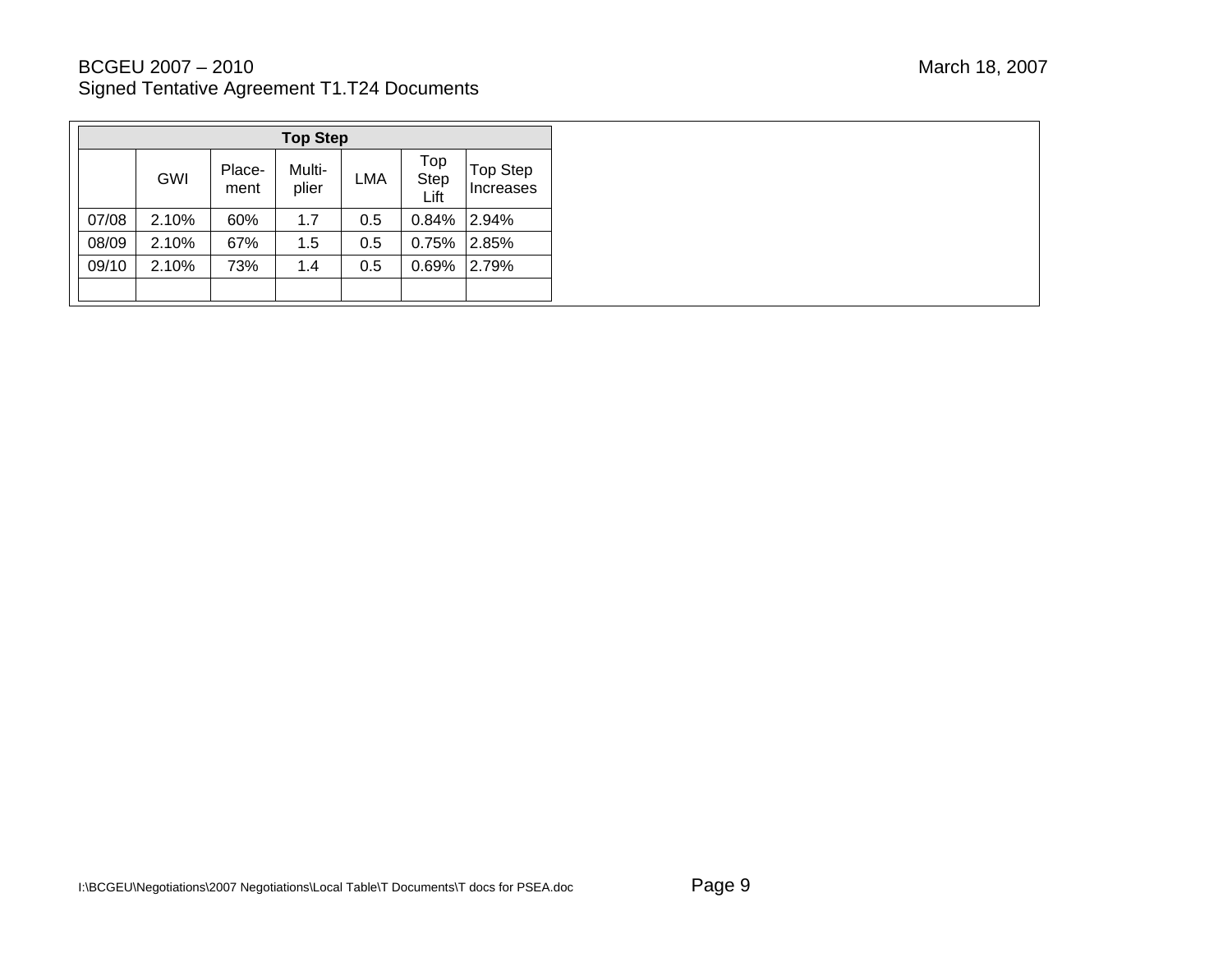| <b>Tentative Agreement #11</b> |                                |            |                |  |  |  |
|--------------------------------|--------------------------------|------------|----------------|--|--|--|
|                                | 2% Salary Stipend - Appendix B |            |                |  |  |  |
|                                | 2% Stipend                     | 2% Stipend | 2% Stipend     |  |  |  |
| <b>Step</b>                    | 2007/08                        | 2008/09    | 2009/10        |  |  |  |
| 01                             | \$                             | \$         | \$             |  |  |  |
|                                | 80,303                         | 82,592     | 84,896         |  |  |  |
| 02                             | \$                             | \$         | \$             |  |  |  |
|                                | 76,291                         | 77,893     | 79,529         |  |  |  |
| 03                             | \$                             | \$         | \$             |  |  |  |
|                                | 71,064                         | 72,557     | 74,080         |  |  |  |
| 04                             | $\mathfrak{S}$                 | \$         | \$             |  |  |  |
|                                | 68,156                         | 69,587     | 71,048         |  |  |  |
| 05                             | \$                             | \$         | \$             |  |  |  |
|                                | 65,659                         | 67,038     | 68,446         |  |  |  |
| 06                             | $\mathbb{S}$                   | \$         | $\mathfrak{S}$ |  |  |  |
|                                | 63,163                         | 64,490     | 65,844         |  |  |  |
| 07                             | \$                             | \$         | \$             |  |  |  |
|                                | 60,667                         | 61,941     | 63,242         |  |  |  |
| 08                             | \$                             | \$         | $\mathbb{S}$   |  |  |  |
|                                | 58,171                         | 59,392     | 60,639         |  |  |  |
| 09                             | \$                             | \$         | \$             |  |  |  |
|                                | 55,674                         | 56,843     | 58,037         |  |  |  |
| 10 <sup>°</sup>                | $\mathfrak{L}$                 | \$         | $\mathfrak{S}$ |  |  |  |
|                                | 53,178                         | 54,295     | 55,435         |  |  |  |
| 11                             | \$                             | \$         | \$             |  |  |  |
|                                | 50,682                         | 51,746     | 52,833         |  |  |  |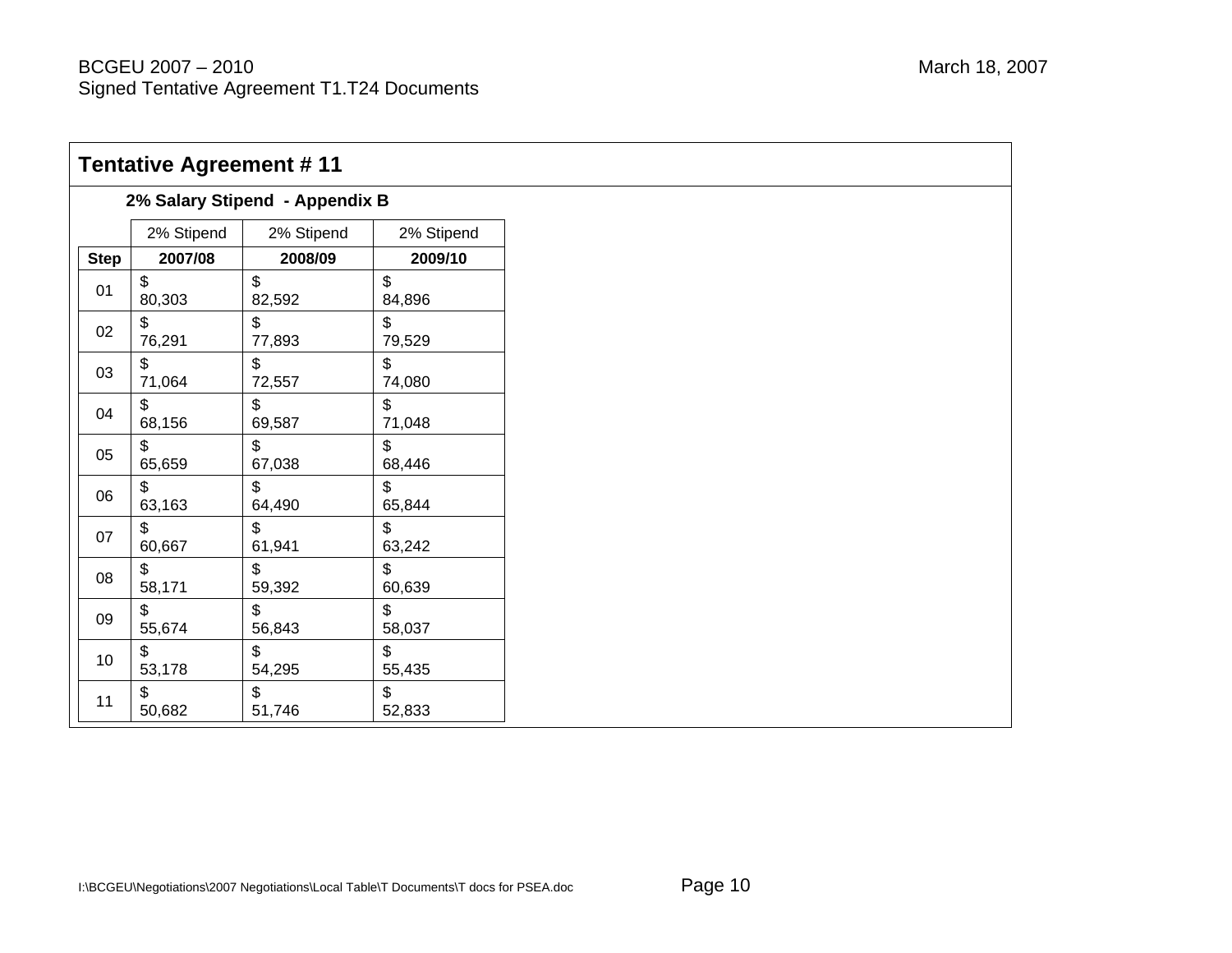#### **Tentative Agreement # 12 LETTER OF AGREEMENT #\_\_\_\_\_\_ ON-LINE WORKLOAD**The parties agree to jointly undertake a review of how on-line instruction is operating in relation to Article 29. The Dean of Adult and Continuing Education will present a report to the Labour Management Committee before the end of June 2007. The Labour Management Committee will consider current practices in relation to Article 29 and provide recommendations to the parties. Any changes pursuant to this Letter of Agreement will be implemented by March 31, 2008. **Tentative Agreement # 13 Article 25.3 – Coordinator Chair Stipend or Release Time April 1/2007 April 1/2008April 1/2009**More than 26 Hours per week Teaching Assignment \$103.81 bw\$105.99 bw\$108.22 bwMore than 24 Hours per week Teaching Assignment \$51.91 bw\$53.00 bw\$ 54.11 bwThese stipends will be reviewed annually, and final determinations are the responsibility of the Vice-President of Instruction and Research. Stipends currently in place for faculty administrative positions that are occupied by employees covered by this Agreement shall be increased by 2.1% effective April  $1<sup>st</sup>$  of each 2007, 2008, and 2009. **Tentative Agreement # 14**

### **Institutional Status Change**

In the event that the Government of British Columbia publicly indicates the intent to change the status of Malaspina University-College, the Parties agree to strike a joint committee of four (4) representatives from each Party to: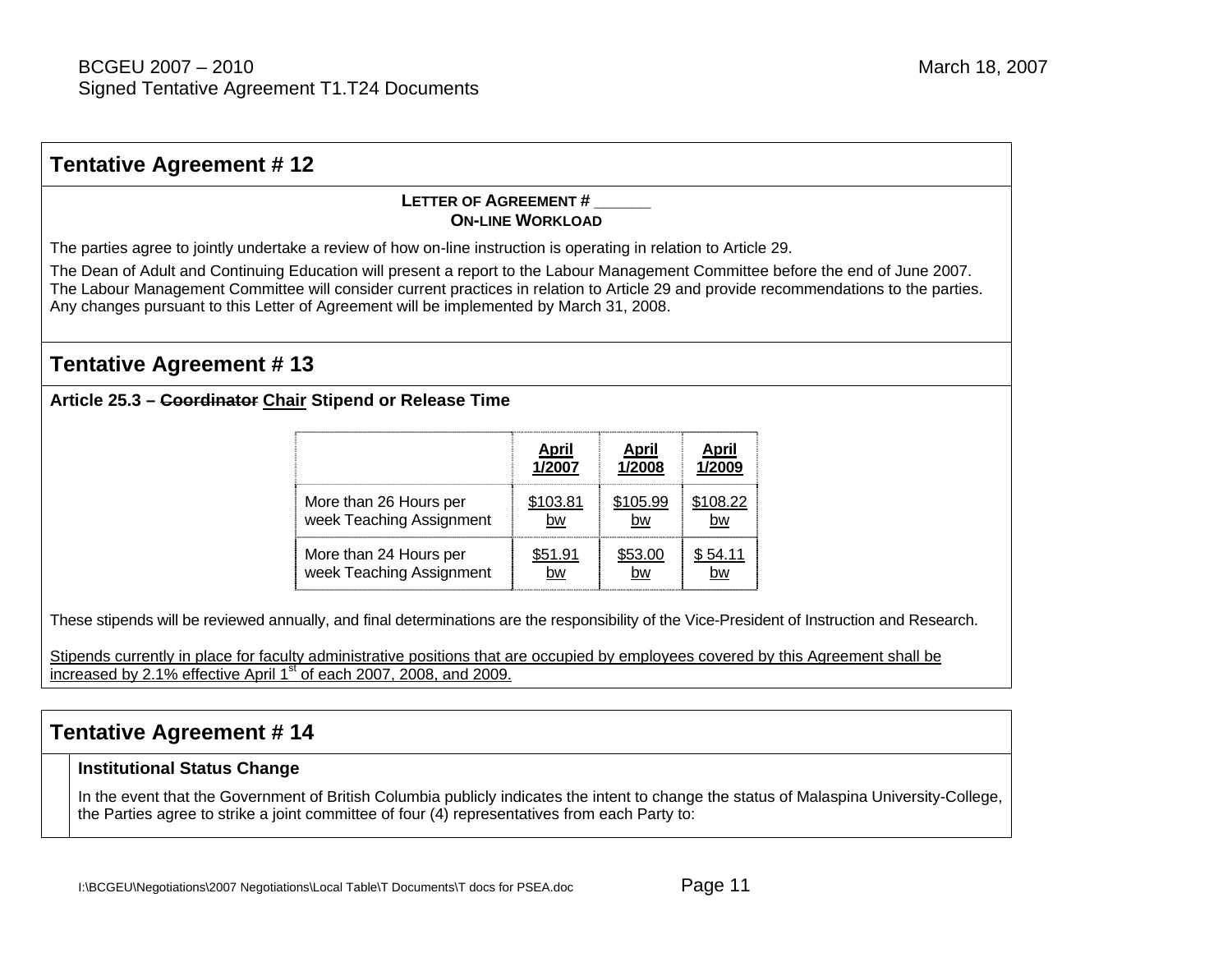- a) Review the ramifications of the changed status on the terms and conditions contained in the Collective Agreement.
- b) Make joint recommendations to both Parties concerning the provisions which need to be reviewed, revised, amended, deleted, or added to in light of the changed status of the institution.
- c) In the absence of a joint recommendation(s), each Party's representatives on the committee shall report to its principals its respective views on the issue(s) that no joint recommendation(s) could be achieved.

Following the completion of the above process, the Parties agree to meet and discuss potential changes to the Collective Agreement to reflect the changed status of Malaspina University-College as a university.

If an agreement can be reached, the Collective Agreement will be revised accordingly.

If agreement cannot be reached, the matter will be addressed at collective bargaining commencing three (3) months prior to the expiry of the current Collective Agreement.

All of the above is subject to any legislative provisions or limitations that may have an impact on collective bargaining or any bargaining unit structures that may be mandated by legislation.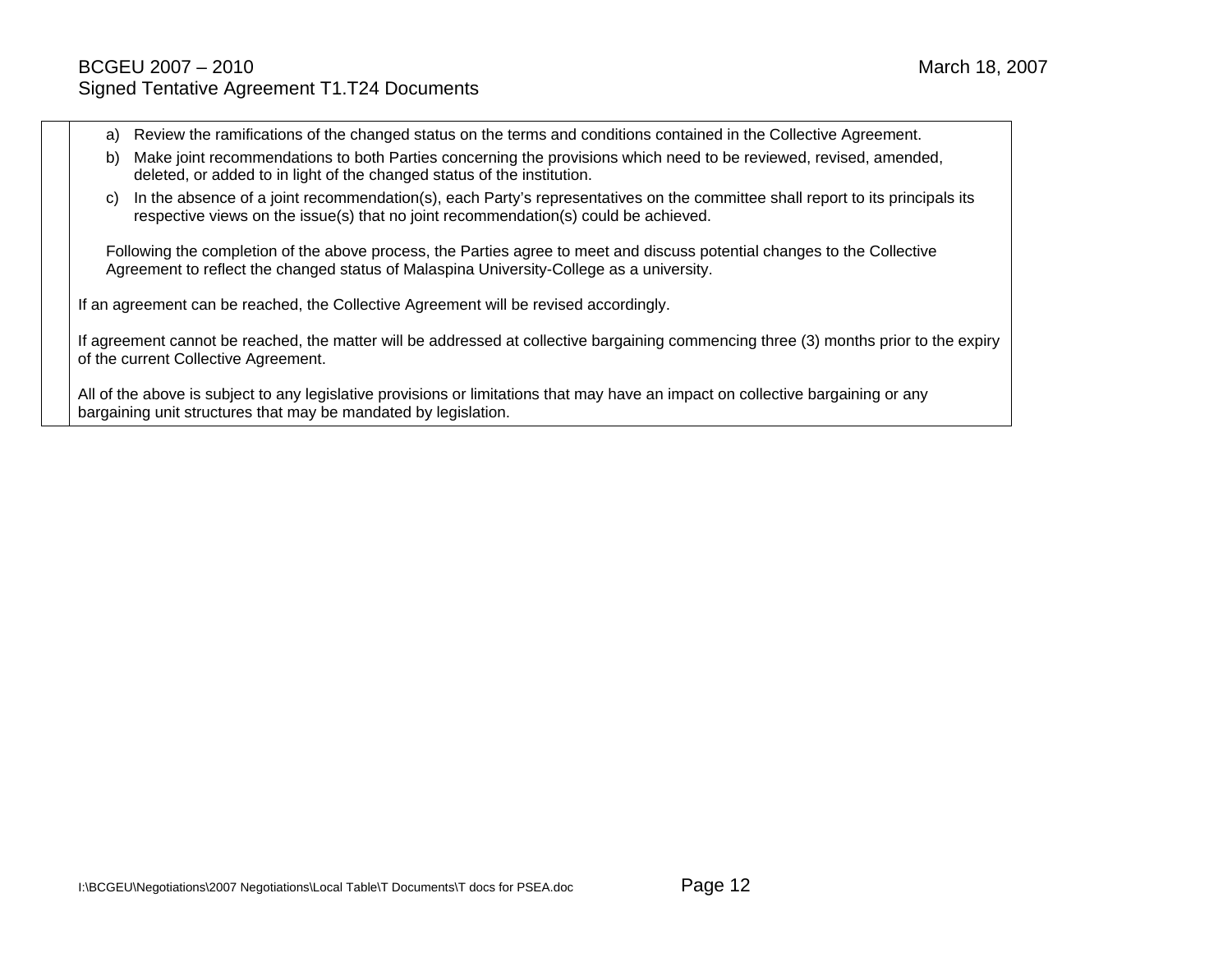| <b>Tentative Agreement #15</b>                                                                                                                                                                                                                                                                                                                                                                                                                           |  |  |  |  |
|----------------------------------------------------------------------------------------------------------------------------------------------------------------------------------------------------------------------------------------------------------------------------------------------------------------------------------------------------------------------------------------------------------------------------------------------------------|--|--|--|--|
| LETTER of AGREEMENT #<br><b>Rationalization and Definition of Workload</b>                                                                                                                                                                                                                                                                                                                                                                               |  |  |  |  |
| The Parties agree that a Joint Committee of six (6) persons (three [3] representatives each) will be established to consider and<br>make recommendations on the implementation of the workload framework developed in 2007 negotiations. This framework will be<br>applicable to instructional employees covered by the Collective Agreement. Recommendations may include potential changes to<br>affected Articles and the related system applications. |  |  |  |  |
| The deliberations of the Joint Committee are subject to and shall be guided by the following goal, principles, terms of references<br>and implementation considerations.                                                                                                                                                                                                                                                                                 |  |  |  |  |
| Goal                                                                                                                                                                                                                                                                                                                                                                                                                                                     |  |  |  |  |
| Provide a departmental annual workload in each program that allows instructors to provide high quality direct and indirect<br>instruction in a viable timeframe to minimize burnout and inequities for and between instructors.                                                                                                                                                                                                                          |  |  |  |  |
| <b>Principles</b>                                                                                                                                                                                                                                                                                                                                                                                                                                        |  |  |  |  |
| The principles facilitate instructors' engagement with their students, colleagues and the department.                                                                                                                                                                                                                                                                                                                                                    |  |  |  |  |
| 1) The framework recognizes that there are two components of instructional workload intended under Article 14:<br>a) a direct instructional component,<br>b) an indirect instructional component<br>These components are separate from the established total non-instructional assignment.                                                                                                                                                               |  |  |  |  |
| 2) Self direction is a key aspect to meet indirect instructional professional responsibilities.                                                                                                                                                                                                                                                                                                                                                          |  |  |  |  |
| 3) Employees' rights and benefits are not compromised as a result of a change in workload factors. Specifically, no employee will<br>gain or lose in the application of the workload framework.                                                                                                                                                                                                                                                          |  |  |  |  |
| <b>Terms of References</b>                                                                                                                                                                                                                                                                                                                                                                                                                               |  |  |  |  |
| The committee will apply the following terms of reference                                                                                                                                                                                                                                                                                                                                                                                                |  |  |  |  |
| 1. Direct Instructional Component                                                                                                                                                                                                                                                                                                                                                                                                                        |  |  |  |  |
| In respect to Article 14 .2, direct Instructional responsibilities includes the following:                                                                                                                                                                                                                                                                                                                                                               |  |  |  |  |
| classroom lectures;<br>$\bullet$<br>shop and laboratory shop supervision and instruction;                                                                                                                                                                                                                                                                                                                                                                |  |  |  |  |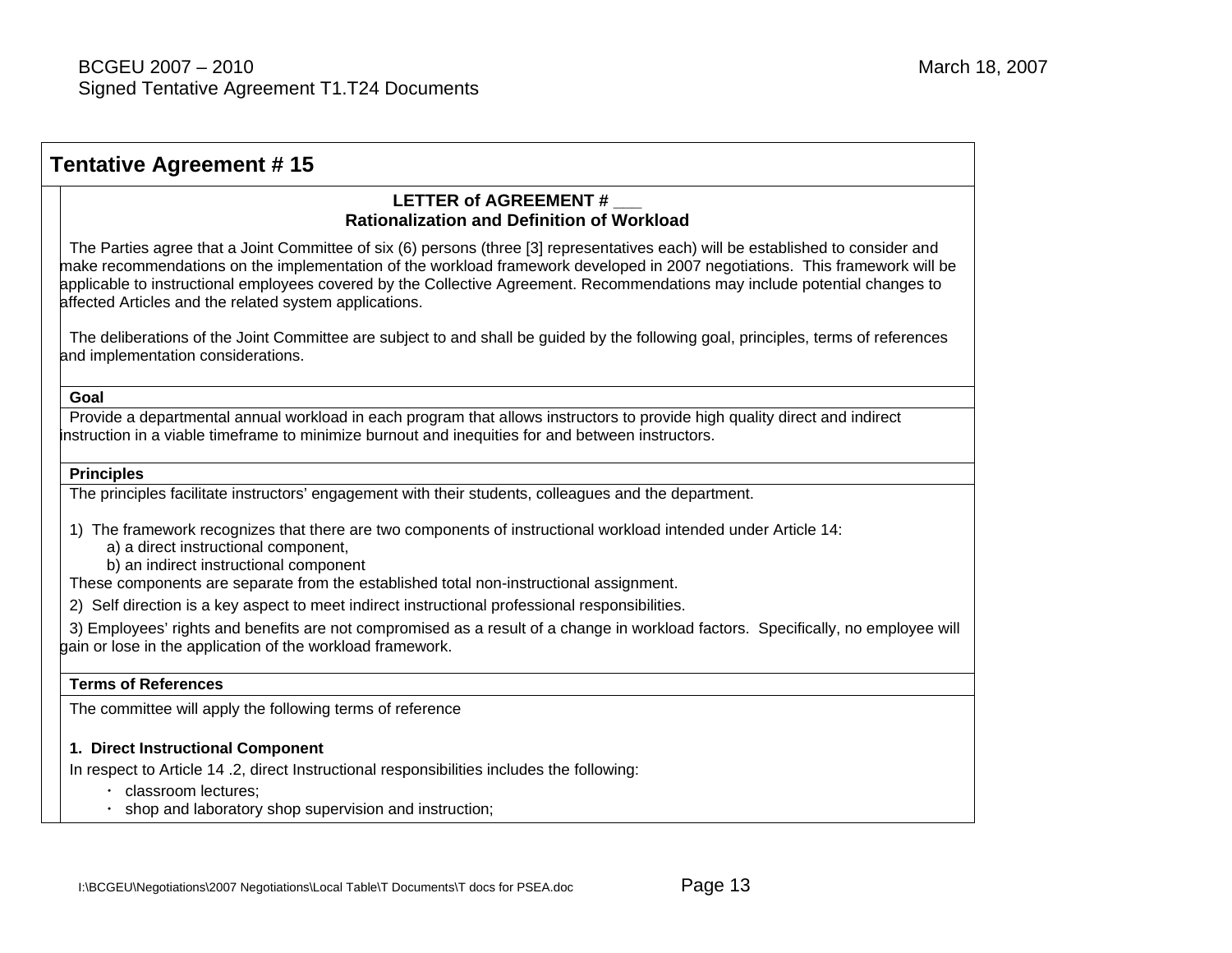- classroom learning sessions;
- seminar/discussion groups.
- Each program will establish an annual direct instructional workload.
- Workloads will range between twenty (20) to twenty-five (25) hours per week hours and described as a percentage (%) of the Full Time Equivalency allocation.
- Current program direct instructional workloads that are under 20 hours per week will be maintained.
- Health programs will be based on an average workload consisting of clinical and class theory.
- Overtime will be accrued based on direct instructional work in excess of 100% FTE of the instructional workload in accordance with Article 15.

### **2. Indirect instructional Component**

In respect to Article 14 .2, self-directed indirect Instructional responsibilities include the following:

- student interviews;
- posted office hours;
- instructional advising, evaluation, and preparation;
- administrative responsibilities;
- curriculum maintenance and program enhancement;
- professional development activities;
- other duties directly related to instruction.
- liaising on student placements and assessments

Instructors are expected to attend department meetings and to participate in department initiatives. Department meetings will be arranged to accommodate the majority of instructors' teaching schedules.

### **3. Chairs and Non-Instructional Assignments**

- A Chair or non teaching assignment is recognized as distinct from 1 and 2 above.
- Assignments are structured on the basis of a maximum workload schedule of thirty-five (35) hours per week.
- Overtime hours are accrued in excess of 100% of the weekly maximum workload in accordance with Article 15.
- Responsibilities for student assessments may be also assigned to this assignment.

### **4. Other Considerations**

- New or substantive curriculum development is recognized as beyond the workload stated in 1, 2 and 3 above.
- New instructional assignments or substantive work projects beyond the normal department scope are funded separately.
- A review process for workload concerns will be developed. The process will include the involvement of the supervisor, the opportunity for the employee to make a written response including possible impacts, and consideration by a third party. The review process does not limit the grievance process.

**Implementation Process**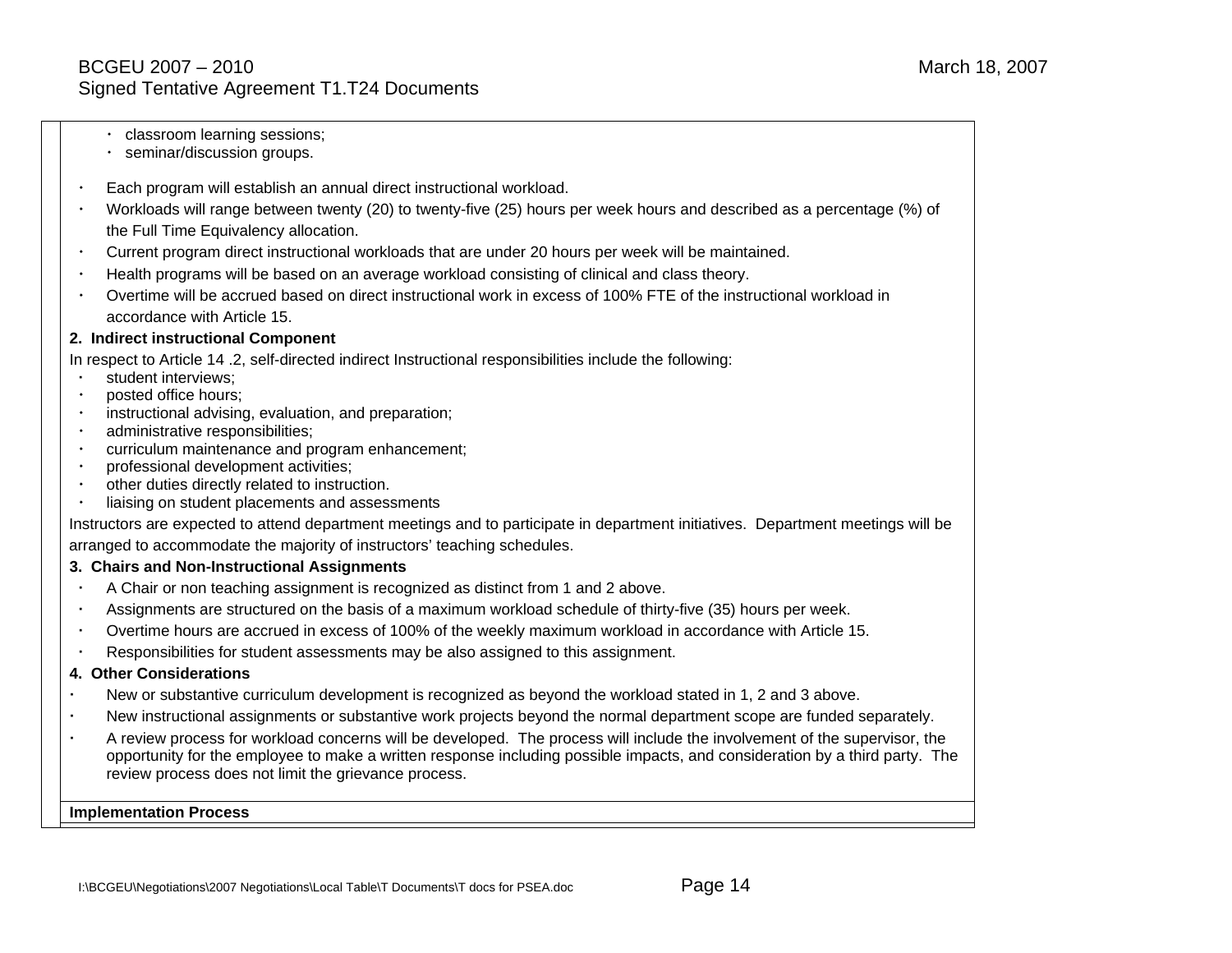The following conditions will apply to the final implementation of the workload framework:

- i. An Executive Summary of recommendations to the definition of program workloads, collective agreement article changes, Human Resources Integrated Systems ( HRIS) technical requirements and a review process will be provided to the Labour Management committee and are subject to ratification by both Parties.
- ii. The recommendations are cost neutral.
- iii. The recommendations do not impact the extent of the funding of programs/courses that are dependent upon the provision of FTEs or similar funding measurements.
- iv. The work of the Joint Committee with its recommendations shall be completed no later than June 30, 2007.
- v. Subsequent approved HRIS changes, if any, will occur by December 2007.
- vi. A final report on the implementation outcomes, including identifying any unintended consequences for correction will be forwarded by the committee to the Labour Management committee.
- vii. All current alternate workweek arrangements will continue in accordance with Article 14.2.
- viii. Future alternate workloads with a proposed direct instructional workload not between 20 to 25 hours per week will require Executive approval.

This letter will expire on March 31, 2010.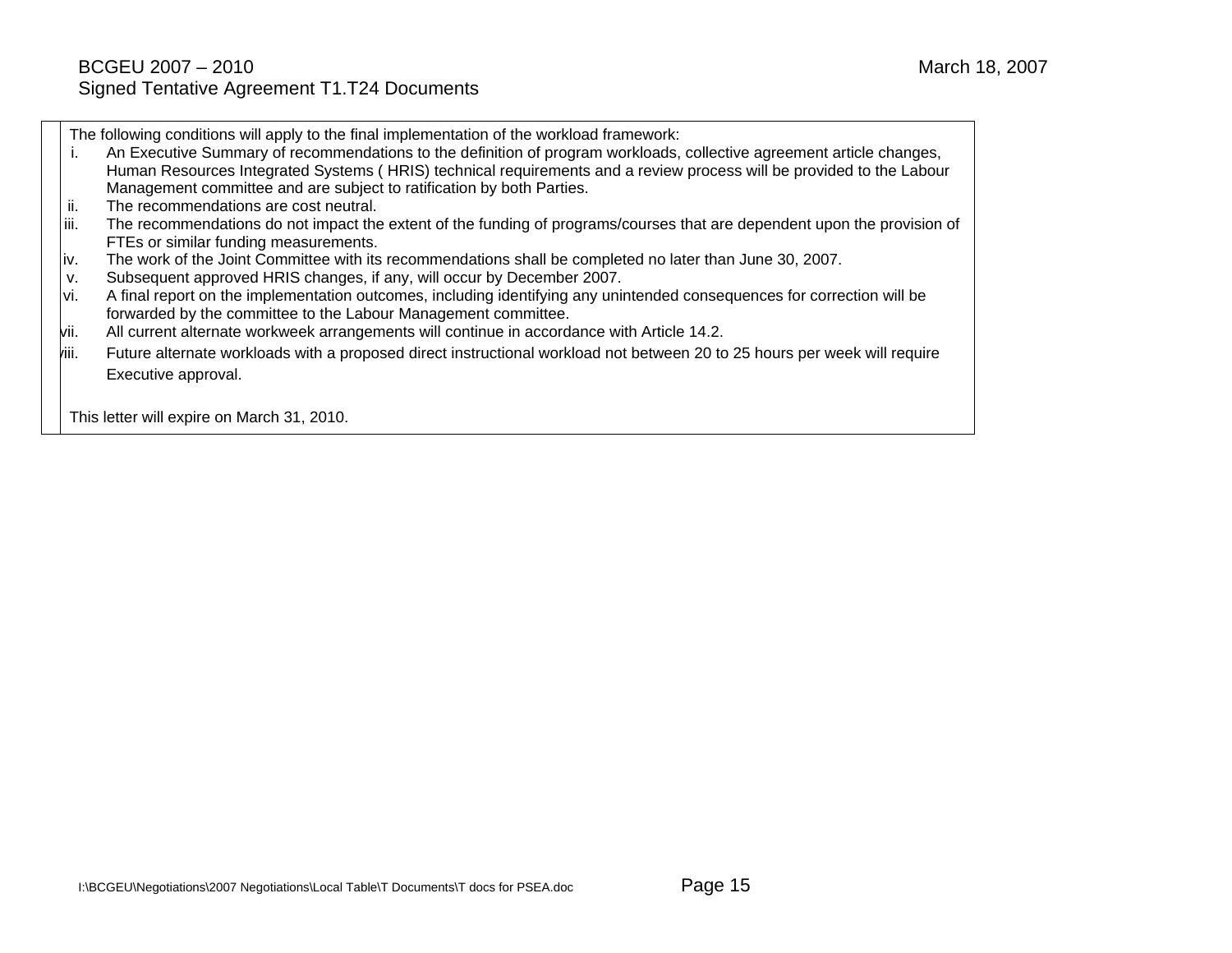# **Tentative Agreement # 16 Article 13.8 Regularization**  (a) Conversion of Instructors from Term to Regular Status A term employee will be eligible for regularization if they have worked a minimum of 633 term hours in each of two consecutive appointment years. Regularization will be based on: (1) the total hours worked in each of the two consecutive qualifying years, at the average of the two years, to a maximum of full-time; and, (2) that number of hours will be converted to an FTE value; and, (3) through an annual review, the department will determine the allocation of annual workload (number of hours per day and months per year) to achieve that FTE. Note: this could result in a regular appointment of less than 12 months, with an annual scheduled break (lay-off notice not required, no provisions of lay-off apply). (b) Conversion of Part-time Term Appointments to Increased Regular Status Increase to regular appointment will be based on: (1) additional term hours worked will be converted to regular, based on the total term hours worked in each of the two (2) consecutive qualifying years, at the average of the two (2) years, to a maximum of full-time; and, (2) that number of term hours will be converted to an FTE value; and, (3) through an annual review, the department will determine the allocation of annual workload (number of hours per day and months per year) to achieve that FTE. (c) Other Conditions (1) Conversions will be carried out upon review on April 1<sup>st</sup> for implementation for any change required by August 1<sup>st</sup> of each year. (2) An appointment year is August 1st to July 31st.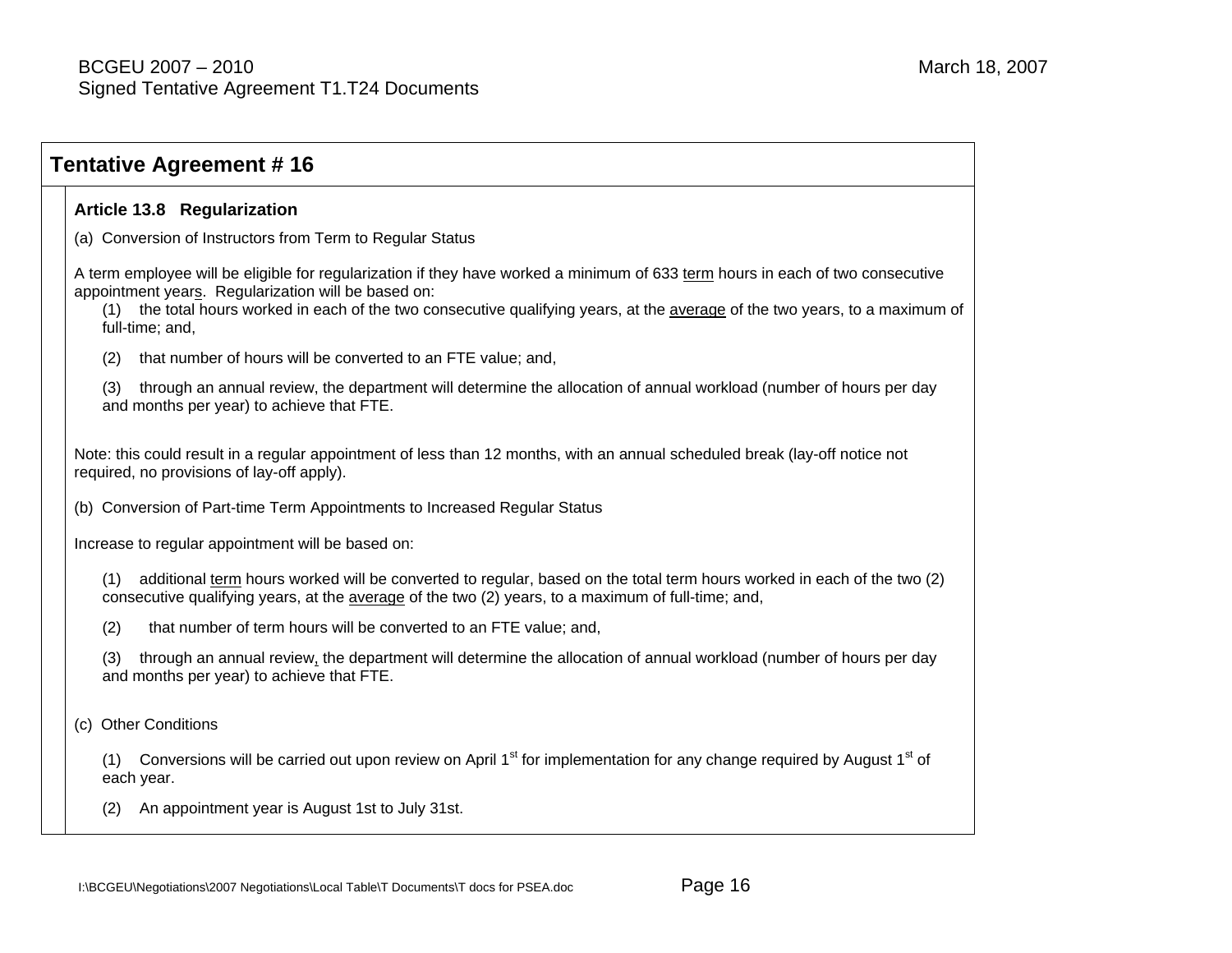(3) The availability of such qualifying ongoing employment that is not for the purpose of leave replacement, such as under Articles 2.9, 12, 17, 18, 19, 20, 23.6, 25.3, is confirmed no later than October  $1<sup>st</sup>$  after completion of the two consecutive appointment years.

(4) In all cases, regularization or conversion is subject to satisfactory evaluation, seniority considerations if relevant, availability of ongoing work, and qualifications for the work available.

(5) Provided that all other conditions are met, the absence of an evaluation having been done shall not be a bar to regularization.

(d) Multiple Departments

In cases where term hours for regularization or conversion are accrued in more than one (1) department, the following sequence will apply

(1) The hours will be first accommodated in the department(s) where they originated.

(2) If any portion of the hours cannot be accommodated by the originating department, the balance of those hours will be referred to the other departments, in descending order (order is based on the total number of hours accrued in each department).

(e) Sequence of Action Regarding Regularization

(1) Conversion of term appointments to increased regular status in order of seniority, provided qualifications are met for the work available.

(2) Conversion of eligible term employees, in order of seniority, provided qualifications are met for the work available.

(3) Exercise of "right to claim" by regular employees including newly regularized employees under (e)(1) and (e)(2) above. (Article 13.1(c) ).

(4) Posting of term vacancies to meet any work requirements still unfilled.

Note: The D. Munroe Award dated January 18, 2000 provides that nothing prohibits the employer's right to regularization of any position as it deems necessary.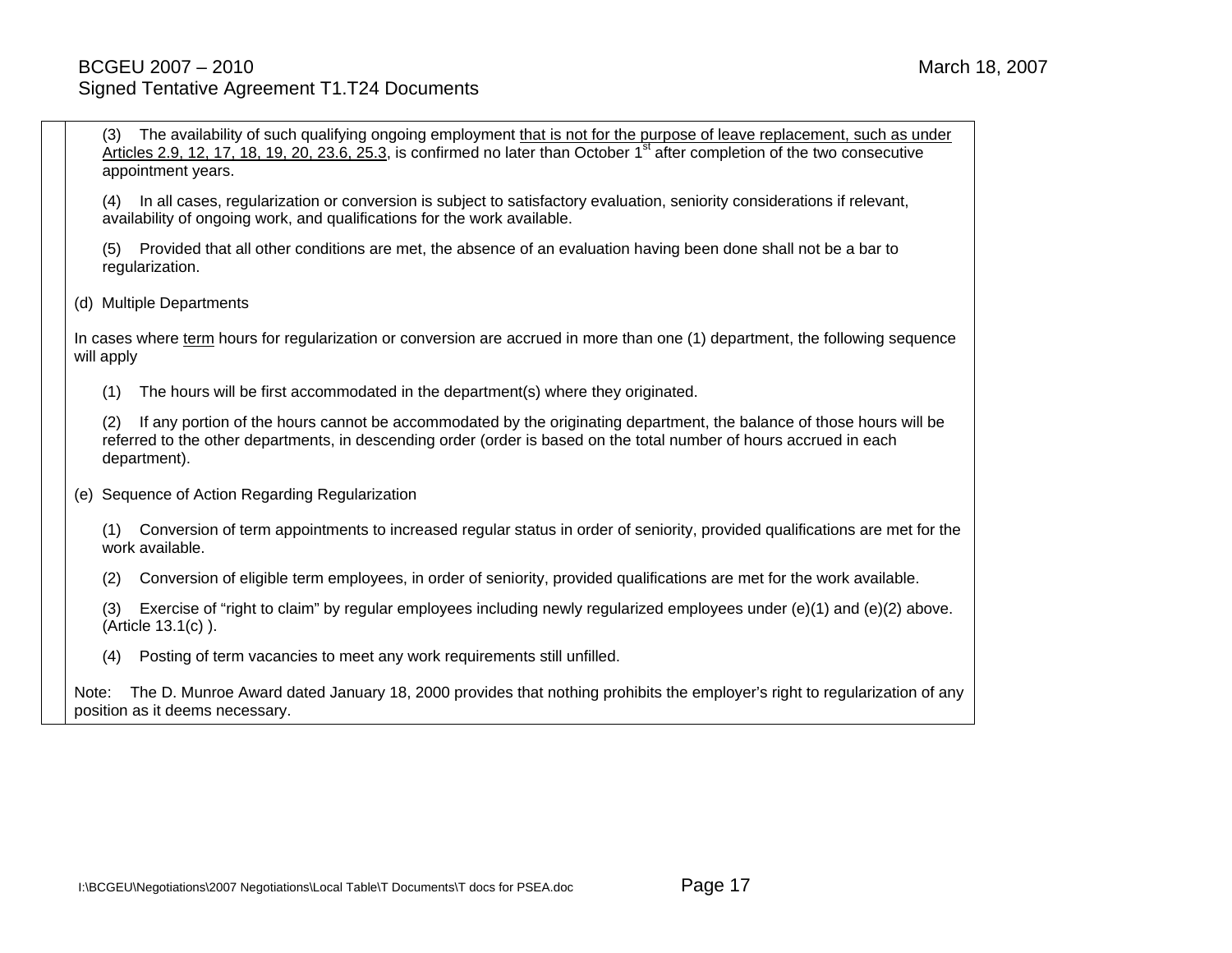| <b>Tentative Agreement #17</b> |                                                                                                                                                                   |  |  |  |  |
|--------------------------------|-------------------------------------------------------------------------------------------------------------------------------------------------------------------|--|--|--|--|
|                                | Article 39 - Term                                                                                                                                                 |  |  |  |  |
|                                | $39.1 - Term$                                                                                                                                                     |  |  |  |  |
|                                | This Agreement shall be in effect from April 1, 2007 to March 31, 2010, and shall continue in force until the renewal of this<br>Agreement.                       |  |  |  |  |
| <b>Tentative Agreement #18</b> |                                                                                                                                                                   |  |  |  |  |
|                                | The following changes will apply to the Appendices, Letters of Agreement, Letters of Understanding, Memo of Understanding<br>and Memos of Agreement listed below: |  |  |  |  |
|                                | <b>Appendix E</b><br>Delete Don Munroe, add Chris Sullivan and Colin Taylor                                                                                       |  |  |  |  |
|                                | MOU #1<br>Delete and replace with T19                                                                                                                             |  |  |  |  |
|                                | MOU#2<br>Renew                                                                                                                                                    |  |  |  |  |
|                                | <b>MOA #1</b><br>Delete                                                                                                                                           |  |  |  |  |
|                                | $LOU$ #1<br>Renew                                                                                                                                                 |  |  |  |  |
|                                | <b>LOU #2</b><br>Renew                                                                                                                                            |  |  |  |  |
|                                | LOU <sub>#3</sub><br>Renew as amended by T6                                                                                                                       |  |  |  |  |
|                                | <b>LOU #4</b><br>Delete & replace with:                                                                                                                           |  |  |  |  |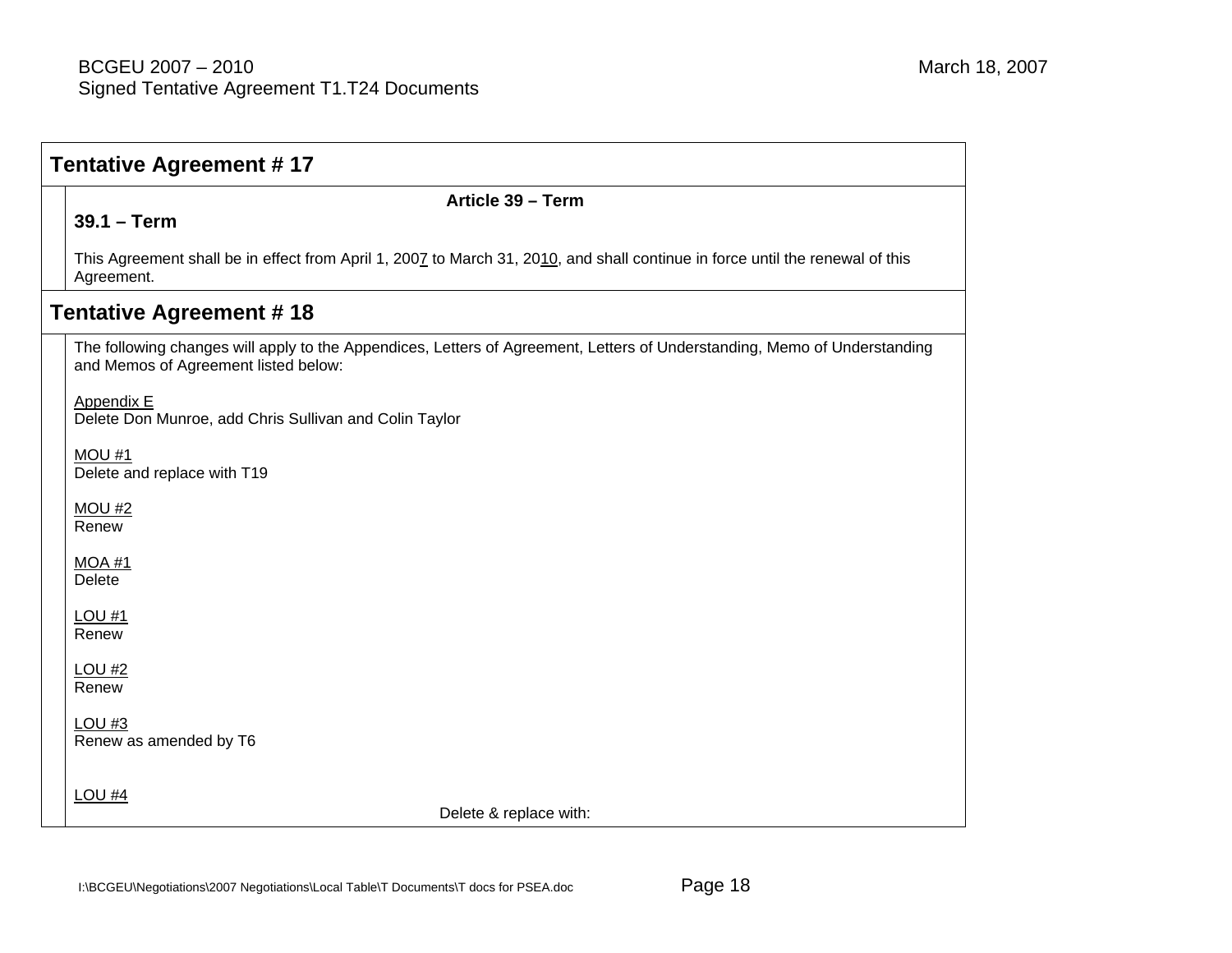#### **BENEFITS ISSUES FOR DISCUSSION BY JOINT COMMITTEE ON BENEFITS ADMINISTRATION**

The Parties agree that the Joint Committee on Benefits Administration (JCBA) pursuant to its mandate under Article 9.1.2 of this Agreement shall review the following benefits with respect to whether any net zero improvements involving the benefits are possible:

- a) hearing aid benefit
- b) medical travel referral benefit
- c) laser eye surgery and contacts lenses
- d) professional services
- e) charge card for pharmaceuticals
- f) dental plan
- g) processing of short-term disability benefit claims

LOU #5 Delete

LOA - Teaching Scholars

Renew for effective dates: April 1, 2007 to March 31, 2010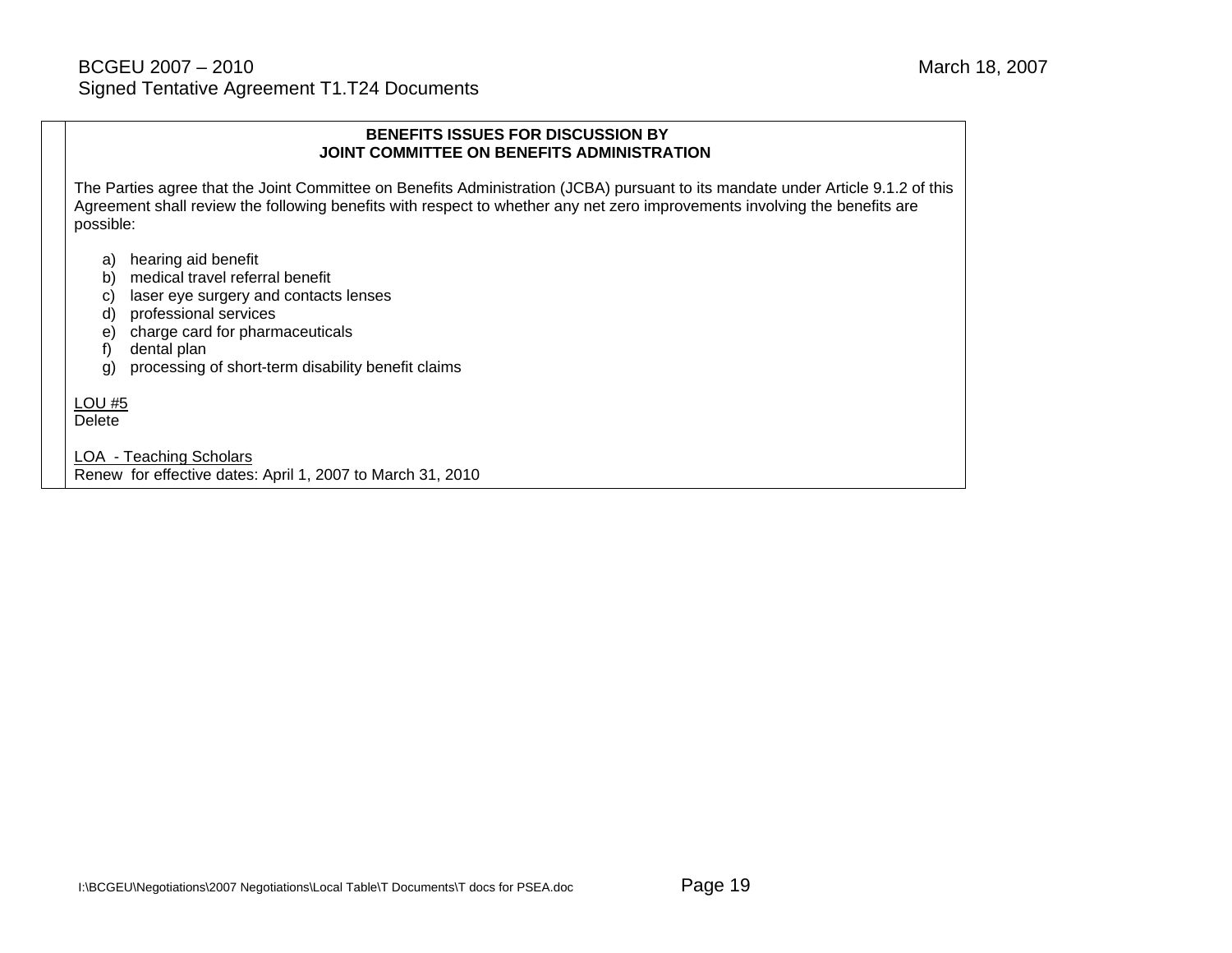## **Tentative Agreement # 19 MEMORANDUM OF UNDERSTANDING #1 Learning Connections** The Parties agree that effective January 1, 1997, BCGEU jurisdiction will extend to some vocational programming in the area of Community Education and Training and Development Continuing Education. During the life of this contract the Parties will operate a pilot BCGEU jurisdiction program based on the undernoted premises: Program or courses, of duration greater than 24 hours and less than 70 hours, which are the same as or significantly similar to vocational programs contained in the Malaspina Program Profile base funded programs, including: (1) Upgrading programs or courses; (2) Programs or courses which are a prerequisite for a Malaspina Vocational program or course; (3) Programs which carry the certification of a recognized governing or regulatory agency. (b) Programs, or courses which are a recognized part of a vocational program, of duration 70 hours or greater leading to a Malaspina Non-Credit Certificate. (c) Instructors, whether regular, term or auxiliary as appropriate, shall be compensated in total at the minimum step of the current salary grid for programs under this Memorandum of Agreement. However, instructors currently paid at a rate greater than the minimum step who are re-engaged during the 1996/97 and 1997/98 current academic year to teach the same course(s) taught in the 1995/96 academic year will have their rate of pay red-circled and maintained. The Parties acknowledge that exceptions to the rules above may emerge dependent upon funding sources, contractual terms, and other reasons and agree that they will work in a reasonable and fair manner to find satisfactory solutions. This Memorandum of Understanding expires on March 31, 2004. The Parties will establish a joint sub-committee to review the application of this Memorandum of Understanding. Original Signed by the Parties on June  $25<sup>th</sup>$ , 1996 **Tentative Agreement # 20 SECTION II 2007-2010 COMMON AGREEMENT** The Common Agreement between the following Employers (as represented by the Post-Secondary Employers' Association):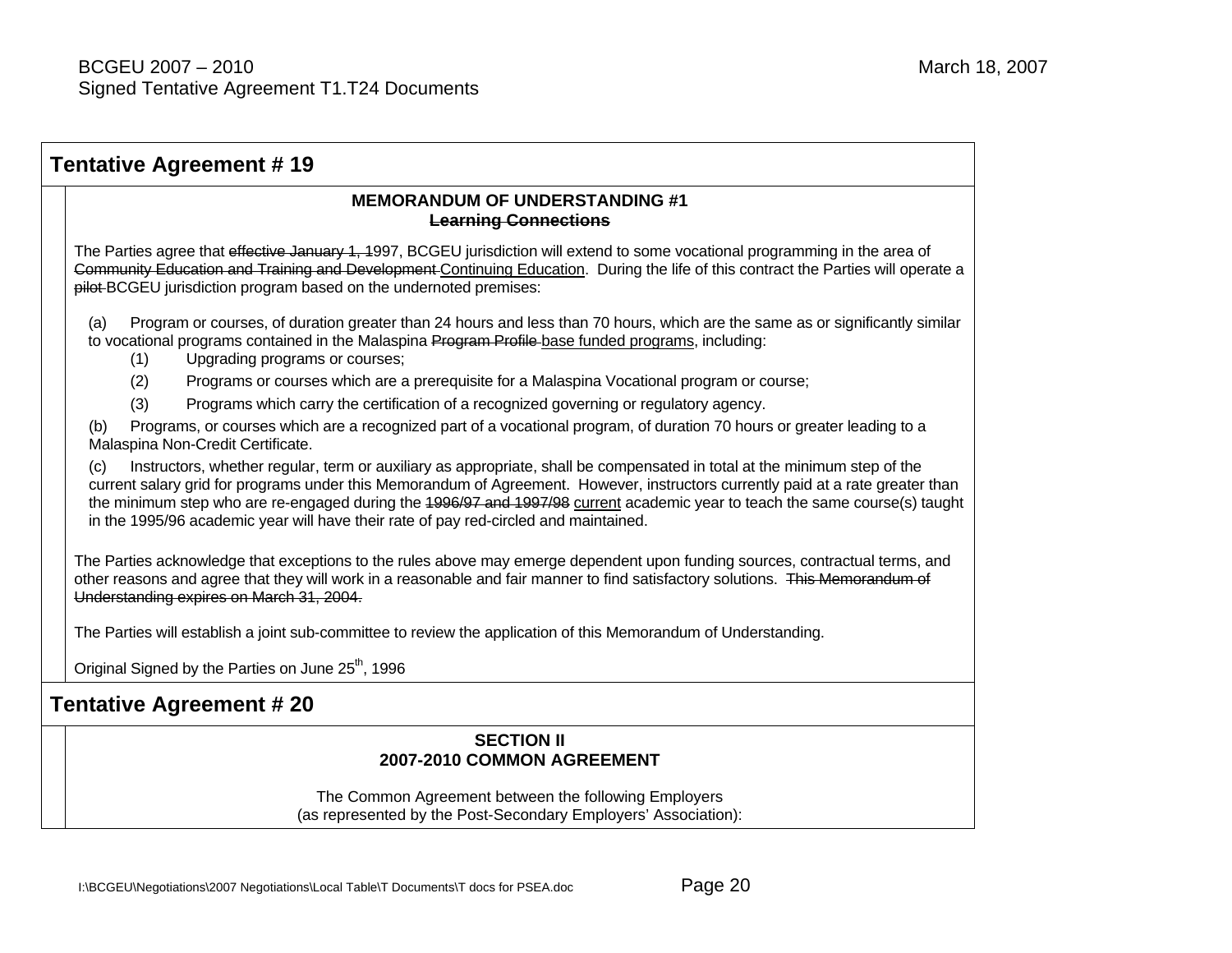| Camosun College                                                      |
|----------------------------------------------------------------------|
| College of New Caledonia                                             |
| College of the Rockies                                               |
| Douglas College                                                      |
| North Island College                                                 |
| Northern Lights College                                              |
| Nicola Valley Institute of Technology                                |
| Northwest Community College                                          |
| Selkirk College                                                      |
| <b>Vancouver Community College</b>                                   |
| and the following Unions:                                            |
| British Columbia Government and Service Employees' Union (BCGEU)     |
| Federation of Post Secondary Educators (FPSE)                        |
| is included for information only.                                    |
| Malaspina University-College is not a party to the Common Agreement, |

### **Tentative Agreement # 21**

### LETTER OF UNDERSTANDING # **FINANCIAL INCENTIVE**

and it has no affect at Malaspina University-College.

Each member of the bargaining unit employed by Malaspina University-College on March 31, 2007 shall receive an incentive one-time payment if the bargaining unit's Memorandum of Agreement for its 2007-10 Collective Agreement with its Employer is signed by the Union and the Employer by March 31, 2007.

The incentive payment shall be four thousand dollars (\$ 4,000) for each full-time equivalent employee and shall be pro-rated for part-time employees. For the purpose of the determination of the amount of the incentive payment, a full-time equivalent employee is a regular or non-regular employee who worked on a full-time basis for the twelve (12)-month period ending on the incentive eligibility date. The incentive payment for an employee who worked less than full-time over this period shall be prorated for the fraction of a full-time employee workload that the employee worked over this period. For the purpose of calculating the amount of an employee's incentive payment, time spent by employees on paid leaves and the leaves listed below shall be considered as time worked:

- maternity or parental leave
- short-term disability leave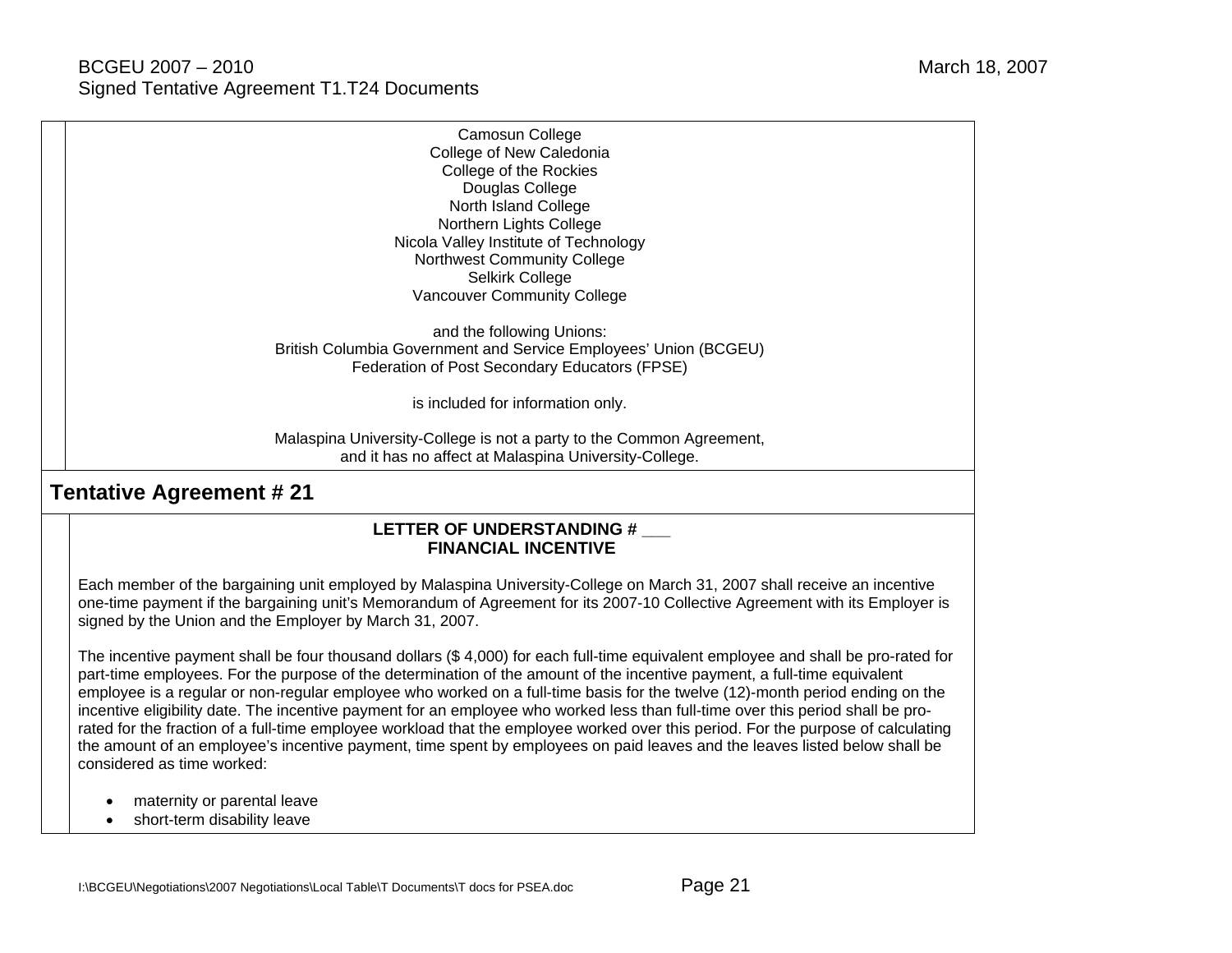• long-term disability or Workers' Compensation leave that commenced within the twelve (12)-month period ending on the incentive eligibility date.

The incentive payment shall be paid to employees as soon after the date of ratification as is practicable for the institution to determine and pay the payment amounts to employees. The Employer shall make every reasonable effort to make the incentive payment to employees no later than two months following the applicable eligibility date specified above.

## **Tentative Agreement # 22**

### **FISCAL DIVIDEND**

THE PARTIES AGREE AS FOLLOWS:

Having agreed the term of the Collective Agreement to be from April 1, 2007 to March 31, 2010, a Fiscal Dividend Bonus may be paid from a one-time fund (the "Fund") generated out of monies, in excess of \$150 million, surplus to the BC government, as defined in the Province's audited financial statements, for the fiscal year 2009-10.

- 1. If fiscal dividend funds are determined to be available, a Fiscal Dividend will be paid as soon as is reasonably practicable.
- 2. The quantum of the Fund accessible for the parties to this Agreement will be based on the Province's audited financial statements as at March 31, 2010. The Fund will be determined as follows:
	- i. The calculations will be based on the surplus, as calculated before deduction of any expense associated with the Fiscal Dividend Bonus, achieved in fiscal 2009-10, as published in the audited financial statements for that fiscal year, provided that the surplus is in excess of \$150 million.
	- ii. Only final surplus monies in excess of \$150 million will be part of the Fund, and the total quantum of the Fund for the entire public sector (including all categories of employees) will not exceed \$300 million.
- iii. The quantum of the Fund will be constrained by the proportion of the public sector that is eligible to participate in the Fiscal Dividend Bonus i.e., 100% of the Fund will be available if 100% of all categories of employees in the public sector under the purview of the Public Sector Employers' Council participate, but if a lesser number participate, a proportionately lesser amount of the Fund will be available.
- iv. Additionally, the Fund will be proportioned among all groups of public sector employees by ratio of group population to total population participating.

The Fiscal Dividend Bonus will be paid to each member of the bargaining unit who is employed by the institution on March 31, 2010.

3. The Fiscal Dividend Bonus shall be a one-time payment paid to each full-time equivalent employee and paid to each parttime employee on a pro-rated basis. For the purpose of the determination of the amount of the Fiscal Dividend Bonus, a fulltime equivalent employee is a regular or non-regular employee who worked on a full-time basis for the period of April 1, 2009 to March 31, 2010. The Fiscal Dividend Bonus for an employee who worked less than full-time over this period shall be prorated for the fraction of a full-time faculty workload that the employee worked over this period. For the purpose of calculating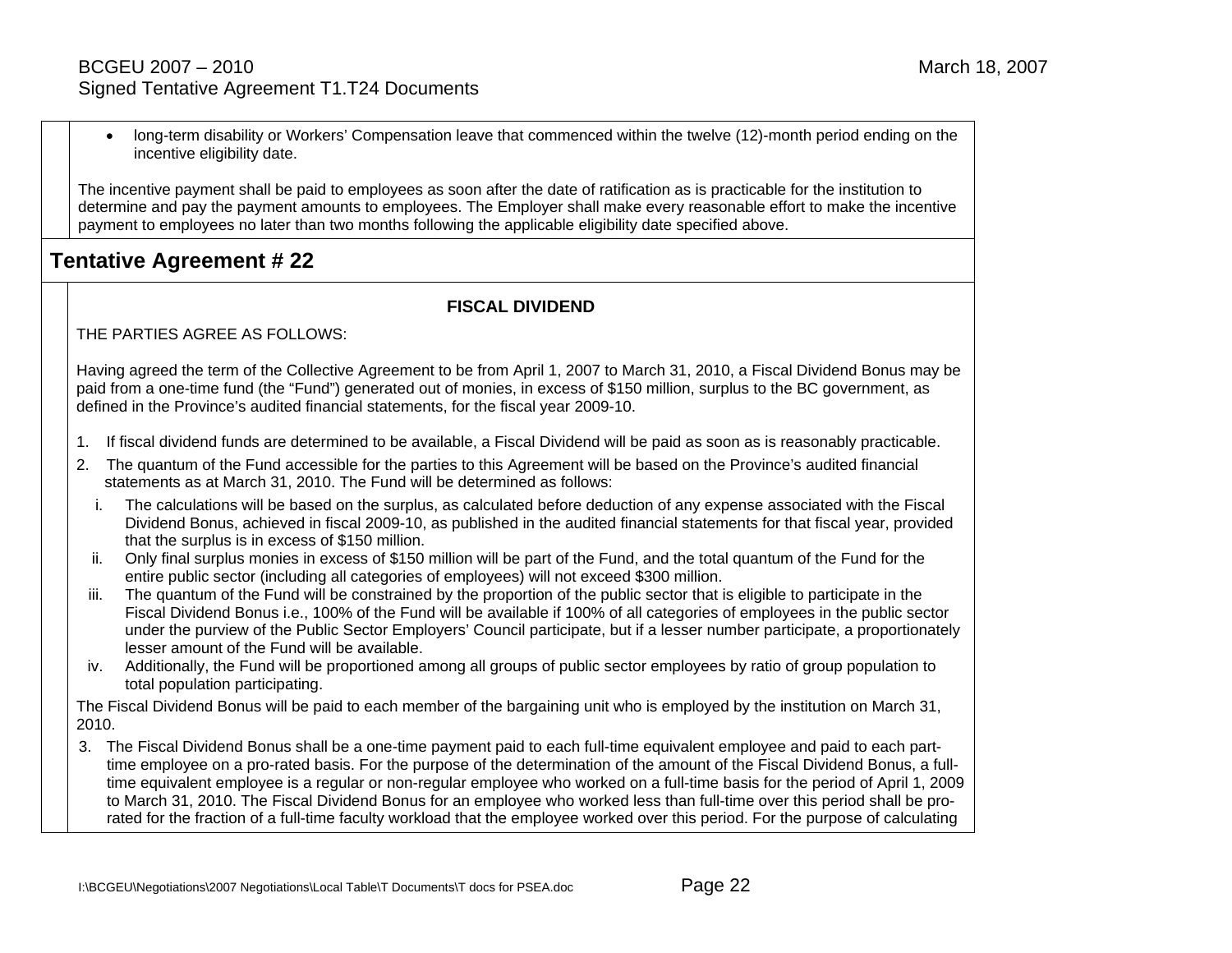the amount of an employee's incentive payment, time spent by employees on paid leaves and the leaves listed below shall be considered as time worked:

- maternity or parental leave
- short-term disability leave
- long-term disability or Workers' Compensation leave that commenced between April 1, 2009 to March 31, 2010
- 4. The Fiscal Dividend Bonus shall be paid to employees as soon after March 31, 2010 as is practicable for the institution to determine and pay the Bonus amount to employees.

### **Tentative Agreement # 23**

### **LETTER OF UNDERSTANDING XX**

### **JOINT REVIEW PROCESS OF HEALTH AND WELFARE BENEFITS**

The Parties to this **A**greement recognize that the cost of benefits must be contained to ensure the long term sustainability of benefit plans.

The Parties agree for the term of this Agreement to expand the mandate of the Joint Committee on Benefits Administration (JCBA) to examine the benefits plans and to make recommendations that relate to cost containment, cost efficiencies, and new measures for the maximization of current benefit resources to ensure the sustainability of health and welfare benefits. The health and welfare benefits to be included in the review include:

- Extended Health Care and Vision Care
- Dental Plan
- Group Life Insurance and Accidental Death and Dismemberment
- Sick leave, Short and Long-Term Disability

#### **Receipt of Reports and Recommendations**

The recommendations of the Joint Committee on Benefits **JCBA** will be presented to the Parties according to the following schedule:

- 1) A preliminary report will be issued not later than six (6) **twelve (12)** months after the ratification of this Agreement;
- 2) A final report, including specific recommendations, will be issued not later than three (3) months after the preliminary report has been issued.

It is understood by both Parties that the recommendations will form the basis for discussions between the parties and that any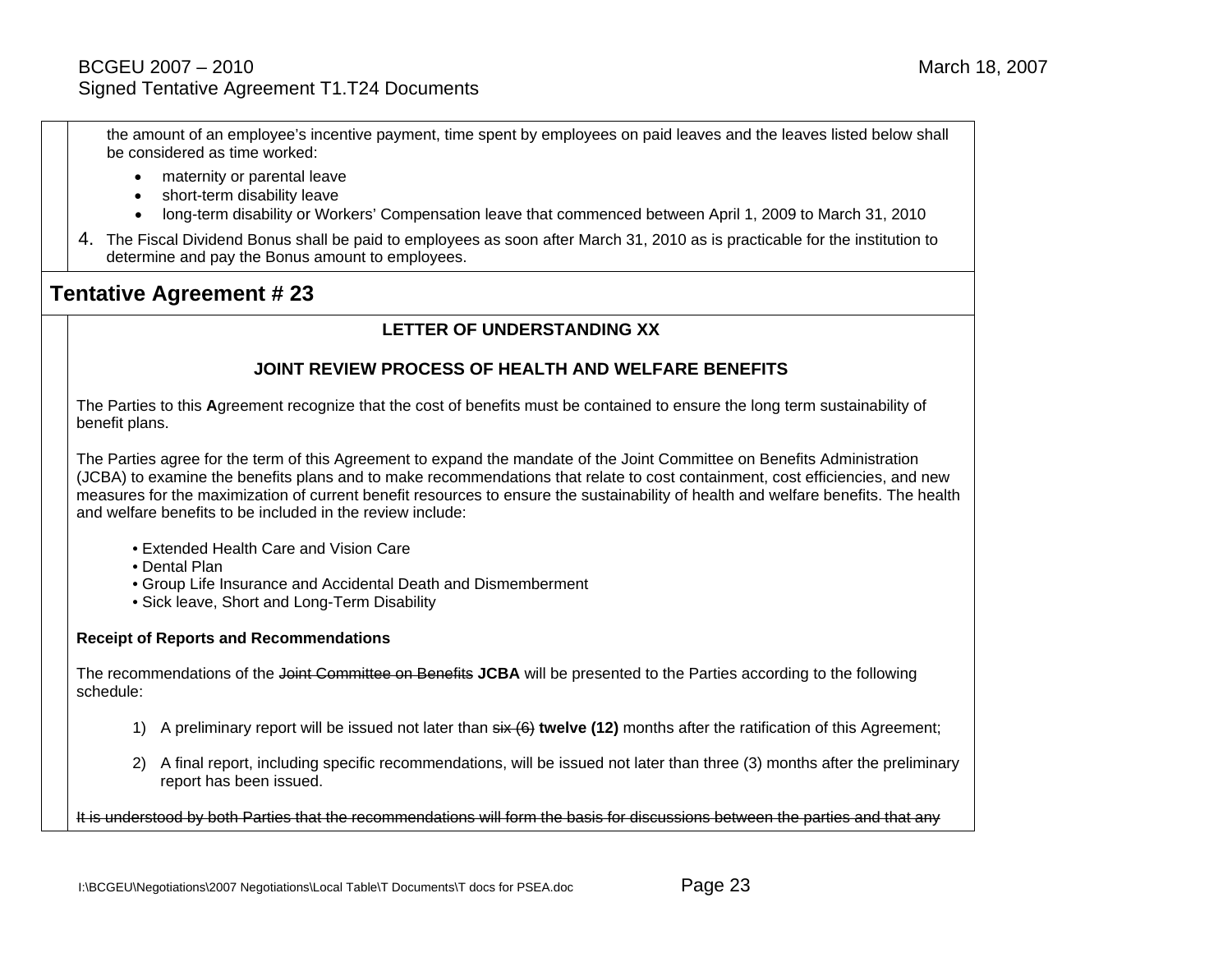identified savings may be used by the parties to enhance benefits during the term of this agreement. If agreement cannot be reached then any unresolved issues will be referred to the next round of bargaining.

**The JCBA's final report and recommendations will be referred to the Joint Administration and Dispute Resolution Committee for negotiation of a Letter of Understanding for the local parties' ratification.** 

The Parties agree that in the event that cost containment results in cost savings then a compensation tradeoff among benefits may be negotiated.

**Funding** 

**Subject to the agreement of the Parties at JADRC, and upon the recommendation of the JCBA, the employers will, if and when required,** pay such reasonable costs of the Committee's work on this project as may exceed the amount specified in Article 9.1.5.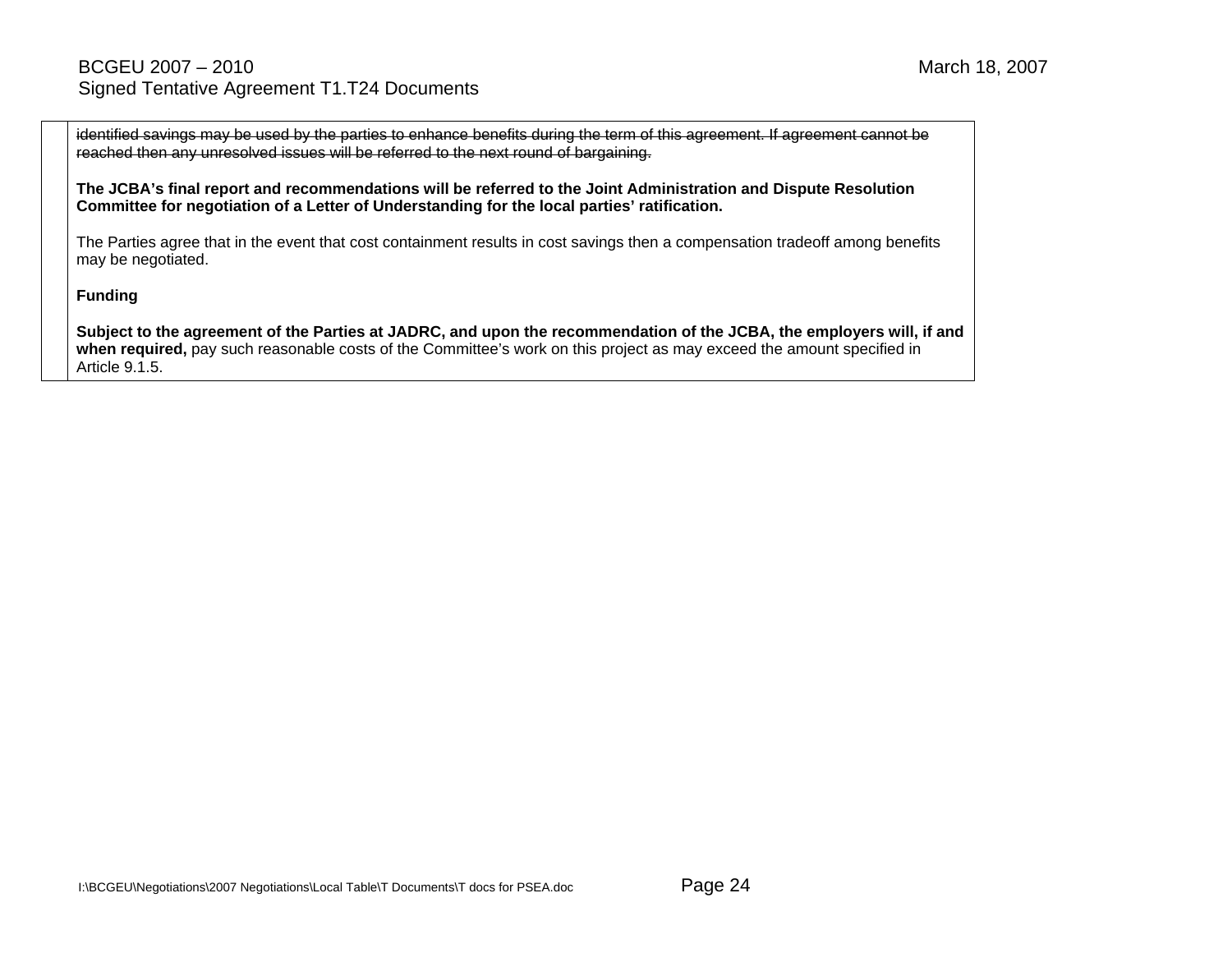| <b>Tentative Agreement #24</b> |                                                                                                                                                                                                                                                                                                                                             |  |  |  |
|--------------------------------|---------------------------------------------------------------------------------------------------------------------------------------------------------------------------------------------------------------------------------------------------------------------------------------------------------------------------------------------|--|--|--|
|                                | <b>Salary Placement</b><br><b>Article #25.5</b>                                                                                                                                                                                                                                                                                             |  |  |  |
| (a)                            | <b>Initial Salary Placement</b>                                                                                                                                                                                                                                                                                                             |  |  |  |
|                                | (1)Credentials:                                                                                                                                                                                                                                                                                                                             |  |  |  |
|                                | For initial placement on the scale, credentials shall be recognized for placement consideration, subject to the following<br>criteria:                                                                                                                                                                                                      |  |  |  |
|                                | (i) Credentials, for the purpose of this Article, refer to the following accredited education credentials or equivalency (as<br>confirmed by the Human Resources Department):                                                                                                                                                               |  |  |  |
|                                | Vocational Instructor's Diploma (VID) or Certificate in Adult and Continuing Education (CACE) or Provincial<br>Instructor's Diploma (PID), where stated as a preferred qualification.<br>2-year Diploma<br>· Bachelor's Degree<br>Post Degree Diploma, or B.Ed., or 5-Year Degree<br>$\bullet$<br>Master's Degree<br>$\bullet$<br>Doctorate |  |  |  |
|                                | (ii) A qualified candidate will receive placement recognition of one step for each credential they hold above the<br>minimum required qualifications, as stated in the job posting, to a maximum of 3 steps for all credentials.                                                                                                            |  |  |  |
|                                | (iii) If the credential(s) is included in the job posting as the minimum required qualification(s) for the position, there will<br>be no placement recognition, except in the case of a Master's Degree.                                                                                                                                    |  |  |  |
|                                | (iv) An extra step(s) for a credential(s) will not be awarded where this would result in exceeding the initial<br>maximum salary placement.                                                                                                                                                                                                 |  |  |  |
|                                | (2) Experience:                                                                                                                                                                                                                                                                                                                             |  |  |  |
|                                | For initial placement on the scale, the following experience shall be recognized, providing minimum job requirements or<br>the equivalent are met, by giving one (1) increment step on the base scale for:                                                                                                                                  |  |  |  |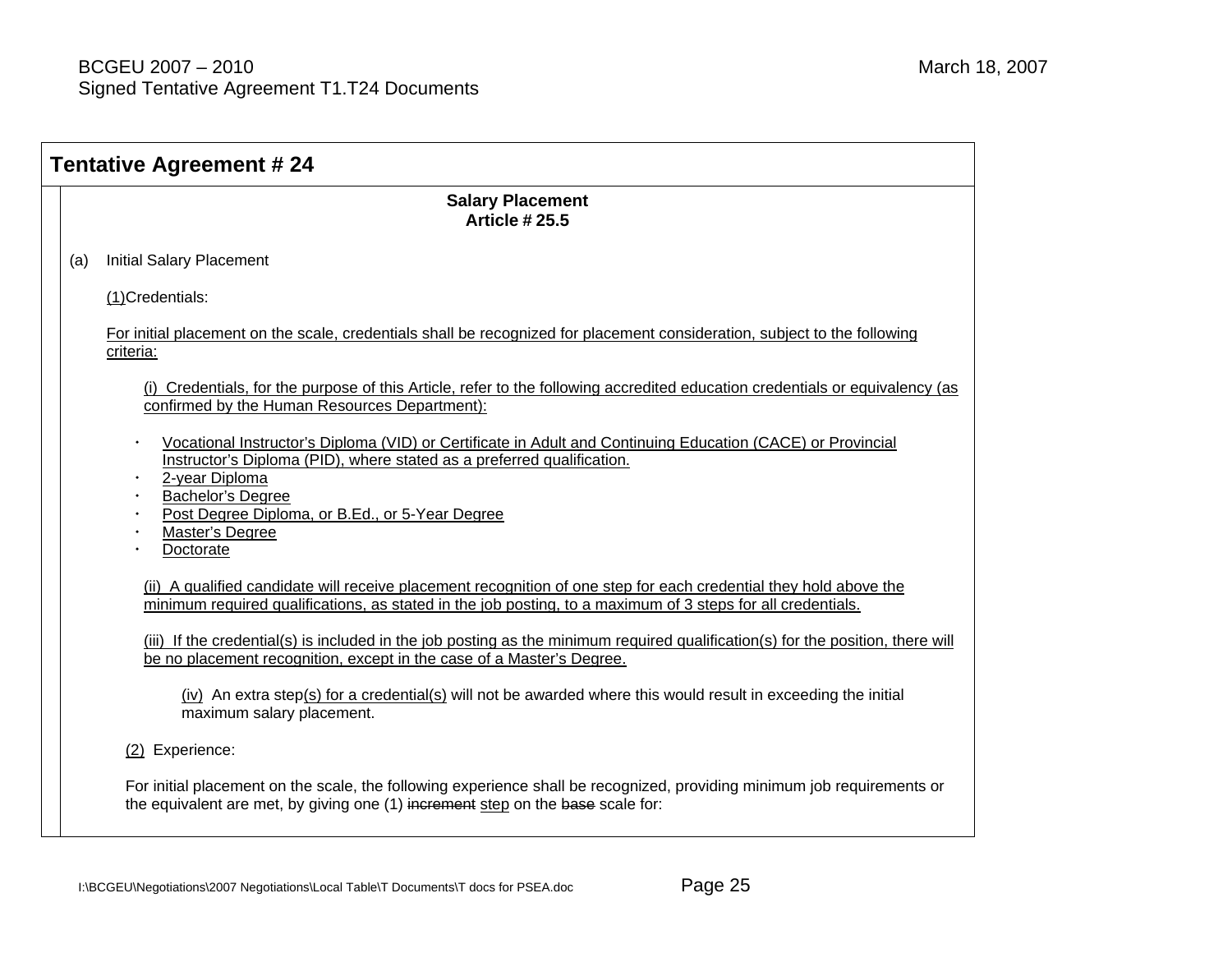(i) Teaching Experience:

An equivalent of one (1) step for each year of teaching experience beyond two (2) in an approved university, university-college, college, technical institution, or vocational school or, in the case of high school related instruction in vocational, commercial, remedial and upgrading subjects;

All directly relevant teaching experience in the public school system will receive full credit.

Teaching experience less than three (3) years will be added to any industry experience and be subject to the four (4) year minimum experience and the two (2) years for one (1) increment.

Teaching non-credit courses is not included.

(ii) Work Experience:

An equivalent of one (1) step for each two (2) years of relevant work experience beyond four (4) in industry or business or related experience.

Credit for related work experience in the assigned discipline shall not pre-date the required certification.

Part-time experience will be prorated on the two (2) semester year. Other part-time work experience prorated on the basis of a thirty-five (35) hour workweek and twelve (12) month year. Maximum credit for one (1) year is one (1) year.

(3) Appeals: All appeals must be filed with the Chairperson of the Union within thirty (30) ninety (90) days from commencing duties or sixty (60) days following receipt of the Initial Salary Placement form completed by the Human Resources Department. The Salary Placement Appeal Committee will be comprised of the Union Chairperson, one additional Union member, one management representative, and the Director of Human Resources Department.

The decision of the Salary Placement Appeal Committee is final and binding.

(4) Forms: The Salary Data Collection form will be given to the faculty member at the employment interview and will be submitted as soon as possible to the Human Resources Department.

(<u>5</u>) The above criteria shall be used to a maximum <u>placement</u> of Step 8 <u>6,</u> effective April 1, 2002<u>7</u>, on the salary scale.

(6) Any former auxiliary employee of the University-College, hired on a subsequent auxiliary appointment more than twenty-four (24) months after the end of a previous auxiliary appointment, shall be placed on the salary scale in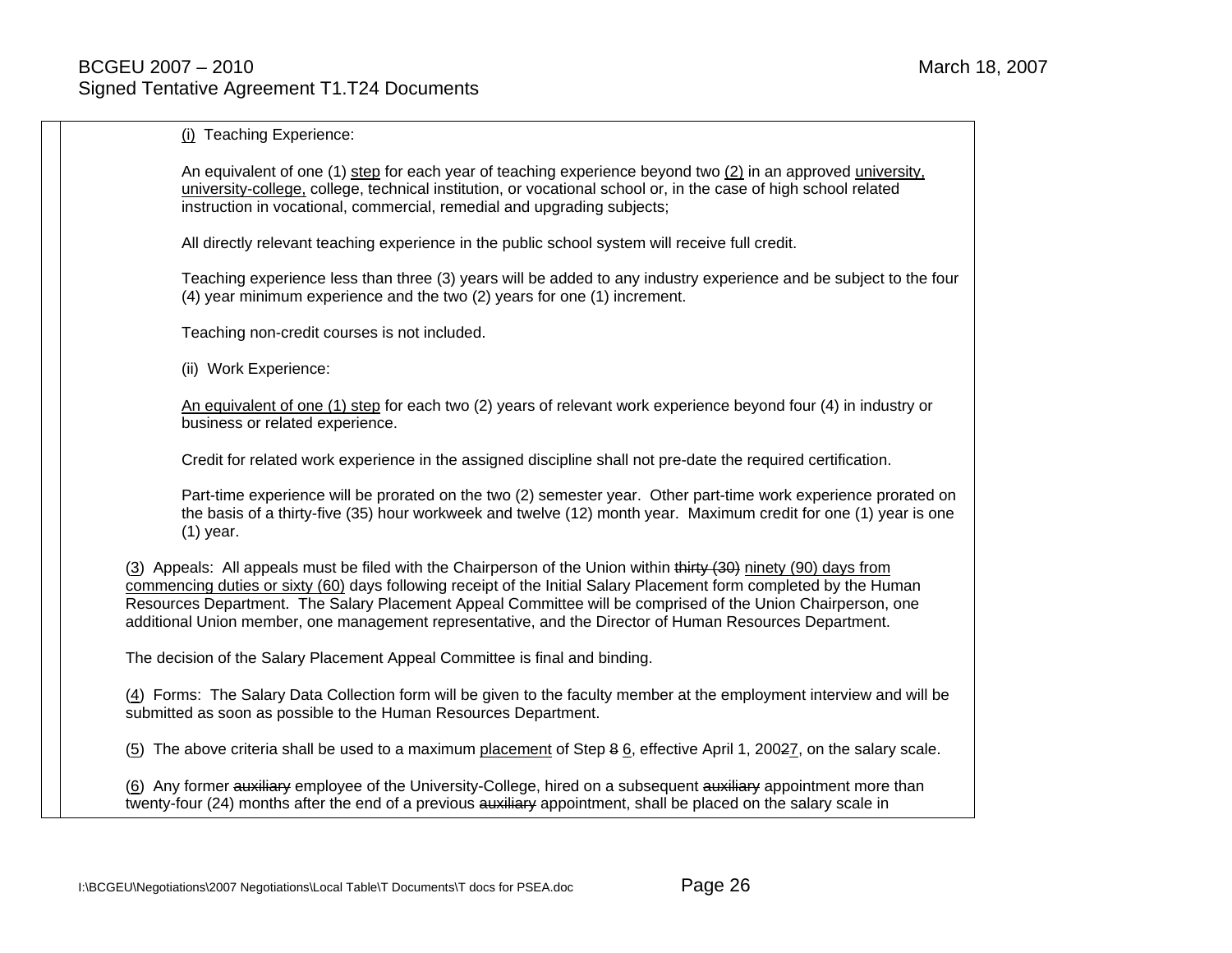accordance with the initial salary placement provisions of Article 25.5(d)(3)(a)*.* 

(12) The Parties have previously agreed that Article 25.5(e) refers to existing employees only and is not a factor to be considered at initial salary placement.

The word "equivalent" in Article 25.5(e) shall mean those studies (minimum one (1) academic year duration) with a focus on teacher training or academic instructional techniques and methodology.

#### (b) Post Placement Credential Progression:

(i) An instructors shall qualify for one (1) additional increment above their existing salary upon successfully qualifying for the following credential or equivalency (as confirmed by the Human Resources Department), provided it is above the minimum required qualifications in their current position:

- 2-year Diploma
- Bachelor's Degree
- Post Degree Diploma or B.Ed., or 5-Year Degree
- Master's Degree
- Doctorate

(e) Instructors shall qualify for one (1) additional increment above their existing salary, upon successfully qualifying for the vocational instructor's diploma or its equivalent.

(f) In cases where an instructor was hired without a Bachelor's Degree, as required in the posting, and upon successful completion of the Bachelor's Degree, an additional increment will be awarded effective the first day of the next pay period following receipt of the formal documents at the Human Resources Department.

Upon successful completion of a Master's Degree, an additional increment will be awarded effective the first day of the next pay period following receipt of the formal documents at the Human Resources Department.

(ii) The effective date for such changes in category shall be effective from the first day of the next pay period following formal notification received by the University-College of the successful completion of the vocational instructors diploma or equivalent credential.

(iii) An instructor will receive incremental progression for credentials to a maximum of 3 increments for the duration of his/her employment with Malaspina University-College.

(c) Maintenance of Placement: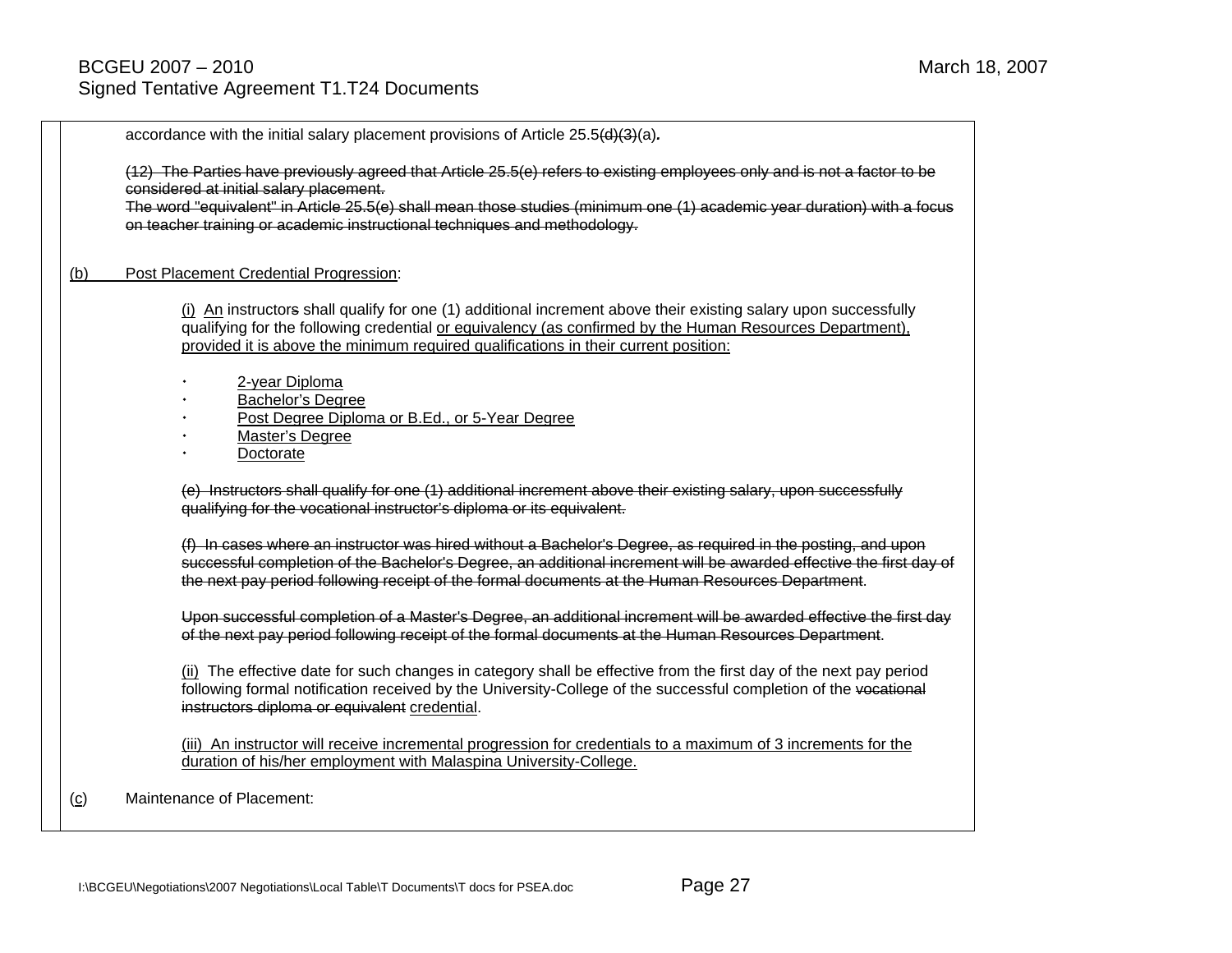|     | Where an employee covered by this Agreement becomes employed within two (2) years by another institution also<br>covered by the Faculty Common Agreement, as referred to under Article 13.7(d), initial placement shall be made at the<br>higher of the placement formula at the hiring institution or his/her current or most recent salary step. This will only apply<br>when the employee becomes employed in the same or a substantially similar field. The normal probation provisions of<br>the hiring institution will apply. |                                                                                                                                                                                                                                                                                                                                                                                                                                                                                                      |  |  |  |  |  |  |
|-----|--------------------------------------------------------------------------------------------------------------------------------------------------------------------------------------------------------------------------------------------------------------------------------------------------------------------------------------------------------------------------------------------------------------------------------------------------------------------------------------------------------------------------------------|------------------------------------------------------------------------------------------------------------------------------------------------------------------------------------------------------------------------------------------------------------------------------------------------------------------------------------------------------------------------------------------------------------------------------------------------------------------------------------------------------|--|--|--|--|--|--|
| (d) |                                                                                                                                                                                                                                                                                                                                                                                                                                                                                                                                      | <b>Service Progression</b>                                                                                                                                                                                                                                                                                                                                                                                                                                                                           |  |  |  |  |  |  |
|     |                                                                                                                                                                                                                                                                                                                                                                                                                                                                                                                                      | Instructors shall progress through all incremental steps of the salary scale.                                                                                                                                                                                                                                                                                                                                                                                                                        |  |  |  |  |  |  |
|     | (1)                                                                                                                                                                                                                                                                                                                                                                                                                                                                                                                                  | Regular Employees                                                                                                                                                                                                                                                                                                                                                                                                                                                                                    |  |  |  |  |  |  |
|     |                                                                                                                                                                                                                                                                                                                                                                                                                                                                                                                                      | (i) For each year of service to the University-College, a regular employee is entitled to one (1) increment on the<br>salary scale until the maximum is attained. It is understood that a year's service is equivalent to 1456 hours<br>worked (i.e. 1.000 increment credit) and at least one calendar year since the start of service or date of last<br>increment. An increment will be effective on the first day of the pay period following the date on which the year's<br>service is reached. |  |  |  |  |  |  |
|     |                                                                                                                                                                                                                                                                                                                                                                                                                                                                                                                                      | (ii) Any auxiliary hours worked by term or regular employees shall be recognized for incremental purposes.                                                                                                                                                                                                                                                                                                                                                                                           |  |  |  |  |  |  |
|     |                                                                                                                                                                                                                                                                                                                                                                                                                                                                                                                                      | (iii) Effective October 1, 1989, an employee who has term seniority in accordance with this Agreement who is<br>appointed to a regular appointment shall have his/her first increment adjustment as a regular employee based on<br>accrued increment hours accumulated as a term employee and service as a regular employee. Thereafter the<br>employee's incremental progression shall be applied in accordance with the provisions of Article 25.5(d)(1)(i) and<br>(ii).                           |  |  |  |  |  |  |
|     | (2)                                                                                                                                                                                                                                                                                                                                                                                                                                                                                                                                  | <b>Term Employees</b>                                                                                                                                                                                                                                                                                                                                                                                                                                                                                |  |  |  |  |  |  |
|     |                                                                                                                                                                                                                                                                                                                                                                                                                                                                                                                                      | (i) For each year of service to the University-College, a term employee is entitled to one (1) increment on the<br>salary scale until the maximum is attained. It is understood that a year's service is equivalent to 1456 hours<br>worked (i.e. 1.000 increment credit) and at least one calendar year since the start of service or date of last<br>increment. An increment will be effective on the first day of the pay period following the date on which the year's<br>service is reached.    |  |  |  |  |  |  |
|     |                                                                                                                                                                                                                                                                                                                                                                                                                                                                                                                                      | (ii) Any auxiliary hours worked by term or regular employees shall be recognized for incremental purposes.                                                                                                                                                                                                                                                                                                                                                                                           |  |  |  |  |  |  |
|     | (3)                                                                                                                                                                                                                                                                                                                                                                                                                                                                                                                                  | <b>Auxiliary Employees</b>                                                                                                                                                                                                                                                                                                                                                                                                                                                                           |  |  |  |  |  |  |